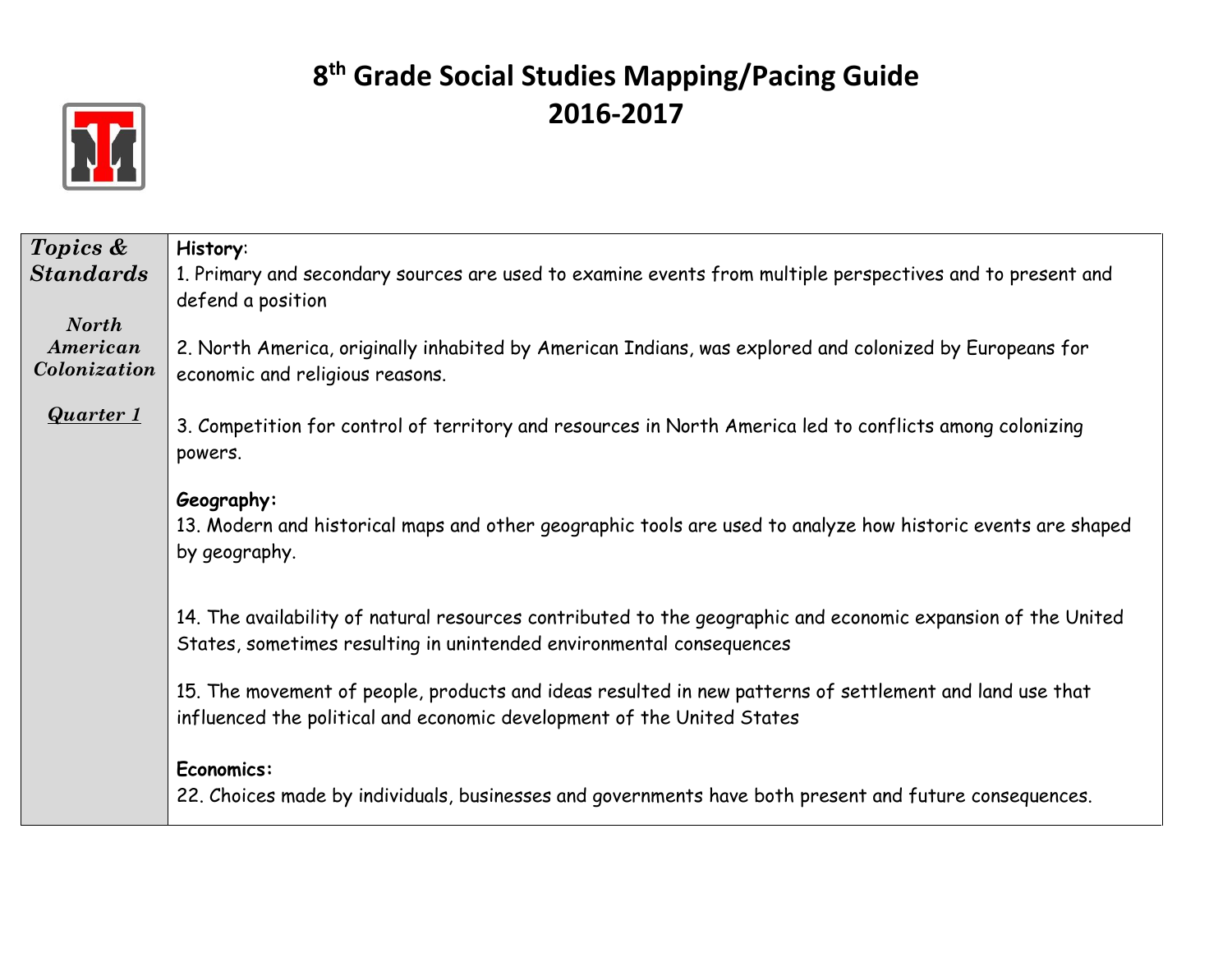| <b>Time Frame</b>    | Curriculum Units &                                                                                                                                                                                                                                                                                                                                                              | <b>Opportunities for</b>                                                                                                                                                                                                                                                                                                                                                                                                                                                                                                                                                                                                                     | <b>Resources</b>                                                                                                                                                       | <b>Technology</b> and                                                                                                                                                                                                                                                                                                                                                                                                                                                                                       |
|----------------------|---------------------------------------------------------------------------------------------------------------------------------------------------------------------------------------------------------------------------------------------------------------------------------------------------------------------------------------------------------------------------------|----------------------------------------------------------------------------------------------------------------------------------------------------------------------------------------------------------------------------------------------------------------------------------------------------------------------------------------------------------------------------------------------------------------------------------------------------------------------------------------------------------------------------------------------------------------------------------------------------------------------------------------------|------------------------------------------------------------------------------------------------------------------------------------------------------------------------|-------------------------------------------------------------------------------------------------------------------------------------------------------------------------------------------------------------------------------------------------------------------------------------------------------------------------------------------------------------------------------------------------------------------------------------------------------------------------------------------------------------|
|                      | <i>Assessment</i>                                                                                                                                                                                                                                                                                                                                                               | integration                                                                                                                                                                                                                                                                                                                                                                                                                                                                                                                                                                                                                                  | (Curriculum or                                                                                                                                                         | <b>Differentiated Learning</b>                                                                                                                                                                                                                                                                                                                                                                                                                                                                              |
|                      | (Evidence)                                                                                                                                                                                                                                                                                                                                                                      |                                                                                                                                                                                                                                                                                                                                                                                                                                                                                                                                                                                                                                              | <i>Textbook</i> )                                                                                                                                                      |                                                                                                                                                                                                                                                                                                                                                                                                                                                                                                             |
| <b>The First</b>     | <b>UBD Framework</b>                                                                                                                                                                                                                                                                                                                                                            | <b>Language Arts</b>                                                                                                                                                                                                                                                                                                                                                                                                                                                                                                                                                                                                                         | <b>McGraw Hill</b>                                                                                                                                                     | www.connected.mcgraw-hill.com                                                                                                                                                                                                                                                                                                                                                                                                                                                                               |
| Americans<br>3 Weeks | Unit:<br><b>Formative/Summative</b><br><b>Assessments</b><br>3-5 tasks that reach DOK 3-<br>4 AND/OR<br>2-3 FATPS/RAFTS<br>At least 1 GRASP per<br>quarter<br>At least 1 Common Short<br>Cycle per quarter<br>*Assessments located within unit<br><b>McGraw-Hill Assessment</b><br>Resources<br>Lesson Review<br><b>Chapter Assessment</b><br>Progress Check<br>Self-Check Quiz | CCSS.ELA-LITERACY.RH.6-8.5<br>Describe how a text presents<br>information (e.g., sequentially,<br>comparatively, causally)<br>CCSS.ELA-LITERACY.RH.6-8.2<br>Determine the central ideas or<br>information of a primary or<br>secondary source; provide an<br>accurate summary of the source<br>distinct from prior knowledge or<br>opinions.<br>McGraw-Hill Text Literacy<br>Resources<br><b>Study to Succeed</b><br><b>Graphic Novels</b><br>21 <sup>st</sup> century<br>$\bullet$<br>Communication and<br><b>Critical Thinking</b><br><b>Research and Writing</b><br><b>Skills</b><br>Content/Academic<br>Vocabulary<br><b>Biographies</b> | Discovering our Past:<br>History of the United<br><b>States-Early Years</b><br>(Chapter 1)<br>Defined Stem<br><b>Discovery Learning</b><br>Reading Like a<br>Historian | www.discoveryeducation.com<br>(daily videos and current events)<br>www.definedstem.com<br>(GRASPS-Project based Learning)<br>http://sheg.stanford.edu/us<br>(Reading Like a Historian lessons and activities)<br>http://www.archives.gov/education/<br>(Professional Development, Documents, Archived materials,<br>non-fictional articles, exhibits)<br><b>Differentiated Instruction and ELL support</b><br>listed in online resources under Lesson<br><b>Planning "Differentiation and Remediation."</b> |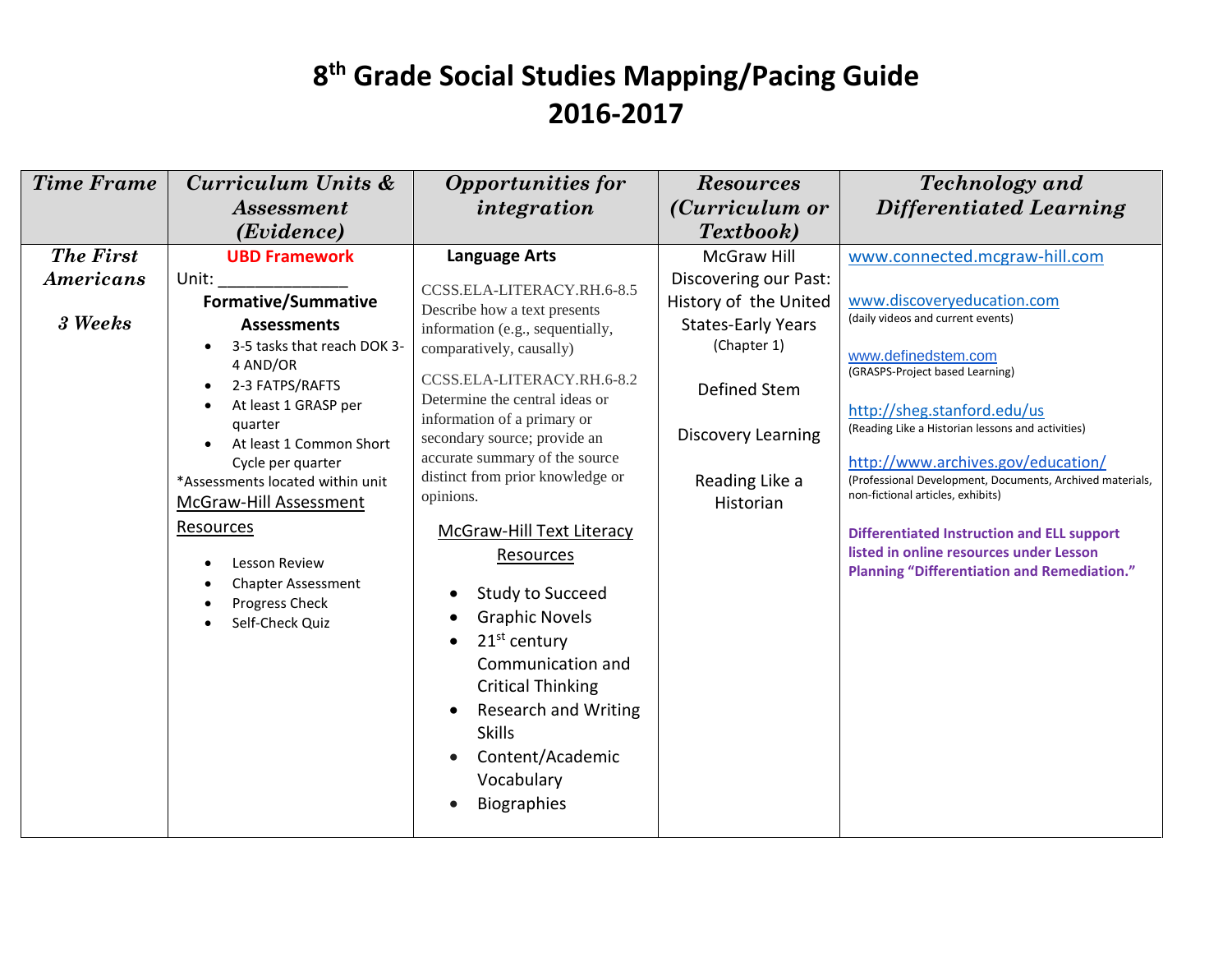| the Americas<br><b>Language Arts</b><br>Discovering our Past:<br>Unit:<br>www.discoveryeducation.com<br><b>Formative/Summative</b><br>History of the United<br>CCSS.ELA-LITERACY.RH.6-8.9<br>(daily videos and current events)<br>2 Weeks<br><b>Assessments</b><br><b>States-Early Years</b><br>Analyze the relationship between a<br>(Chapter 2)<br>2-3 tasks that reach DOK 3-<br>primary and secondary source on<br>www.definedstem.com<br>4 AND/OR<br>(GRASPS-Project based Learning)<br>the same topic.<br>1-2 FATPS/RAFTS<br>At least 1 GRASP per<br>http://sheg.stanford.edu/us<br>Defined Stem<br>quarter<br>(Reading Like a Historian lessons and activities)<br>CCSS.ELA-LITERACY.RH.6-8.7<br>At least 1 Common Short<br><b>Discovery Learning</b><br>Integrate visual information (e.g., in<br>http://www.archives.gov/education/<br>Cycle per quarter<br>charts, graphs, photographs, videos,<br>*Assessments located within unit<br>non-fictional articles, exhibits)<br>or maps) with other information in<br><b>McGraw-Hill Assessment</b><br>print and digital texts.<br>Resources<br><b>Differentiated Instruction and ELL support</b><br>Lesson Review<br>listed in online resources under Lesson<br>McGraw-Hill Text Literacy<br><b>Chapter Assessment</b><br><b>Planning "Differentiation and Remediation."</b><br>Progress Check<br>Resources<br>Self-Check Quiz<br><b>Study to Succeed</b><br><b>Graphic Novels</b><br>$21st$ century<br>$\bullet$<br>Communication and | Exploring | <b>UBD Framework</b> |                          | McGraw Hill | www.connected.mcgraw-hill.com                             |
|-----------------------------------------------------------------------------------------------------------------------------------------------------------------------------------------------------------------------------------------------------------------------------------------------------------------------------------------------------------------------------------------------------------------------------------------------------------------------------------------------------------------------------------------------------------------------------------------------------------------------------------------------------------------------------------------------------------------------------------------------------------------------------------------------------------------------------------------------------------------------------------------------------------------------------------------------------------------------------------------------------------------------------------------------------------------------------------------------------------------------------------------------------------------------------------------------------------------------------------------------------------------------------------------------------------------------------------------------------------------------------------------------------------------------------------------------------------------------------------------------|-----------|----------------------|--------------------------|-------------|-----------------------------------------------------------|
|                                                                                                                                                                                                                                                                                                                                                                                                                                                                                                                                                                                                                                                                                                                                                                                                                                                                                                                                                                                                                                                                                                                                                                                                                                                                                                                                                                                                                                                                                               |           |                      |                          |             |                                                           |
|                                                                                                                                                                                                                                                                                                                                                                                                                                                                                                                                                                                                                                                                                                                                                                                                                                                                                                                                                                                                                                                                                                                                                                                                                                                                                                                                                                                                                                                                                               |           |                      |                          |             |                                                           |
|                                                                                                                                                                                                                                                                                                                                                                                                                                                                                                                                                                                                                                                                                                                                                                                                                                                                                                                                                                                                                                                                                                                                                                                                                                                                                                                                                                                                                                                                                               |           |                      |                          |             |                                                           |
|                                                                                                                                                                                                                                                                                                                                                                                                                                                                                                                                                                                                                                                                                                                                                                                                                                                                                                                                                                                                                                                                                                                                                                                                                                                                                                                                                                                                                                                                                               |           |                      |                          |             | (Professional Development, Documents, Archived materials, |
| <b>Research and Writing</b><br>$\bullet$<br><b>Skills</b><br>Content/Academic<br>Vocabulary<br><b>Biographies</b>                                                                                                                                                                                                                                                                                                                                                                                                                                                                                                                                                                                                                                                                                                                                                                                                                                                                                                                                                                                                                                                                                                                                                                                                                                                                                                                                                                             |           |                      | <b>Critical Thinking</b> |             |                                                           |
| Colonial<br><b>UBD Framework</b><br>McGraw Hill<br><b>Language Arts</b><br>www.connected.mcgraw-hill.com<br>America                                                                                                                                                                                                                                                                                                                                                                                                                                                                                                                                                                                                                                                                                                                                                                                                                                                                                                                                                                                                                                                                                                                                                                                                                                                                                                                                                                           |           |                      |                          |             |                                                           |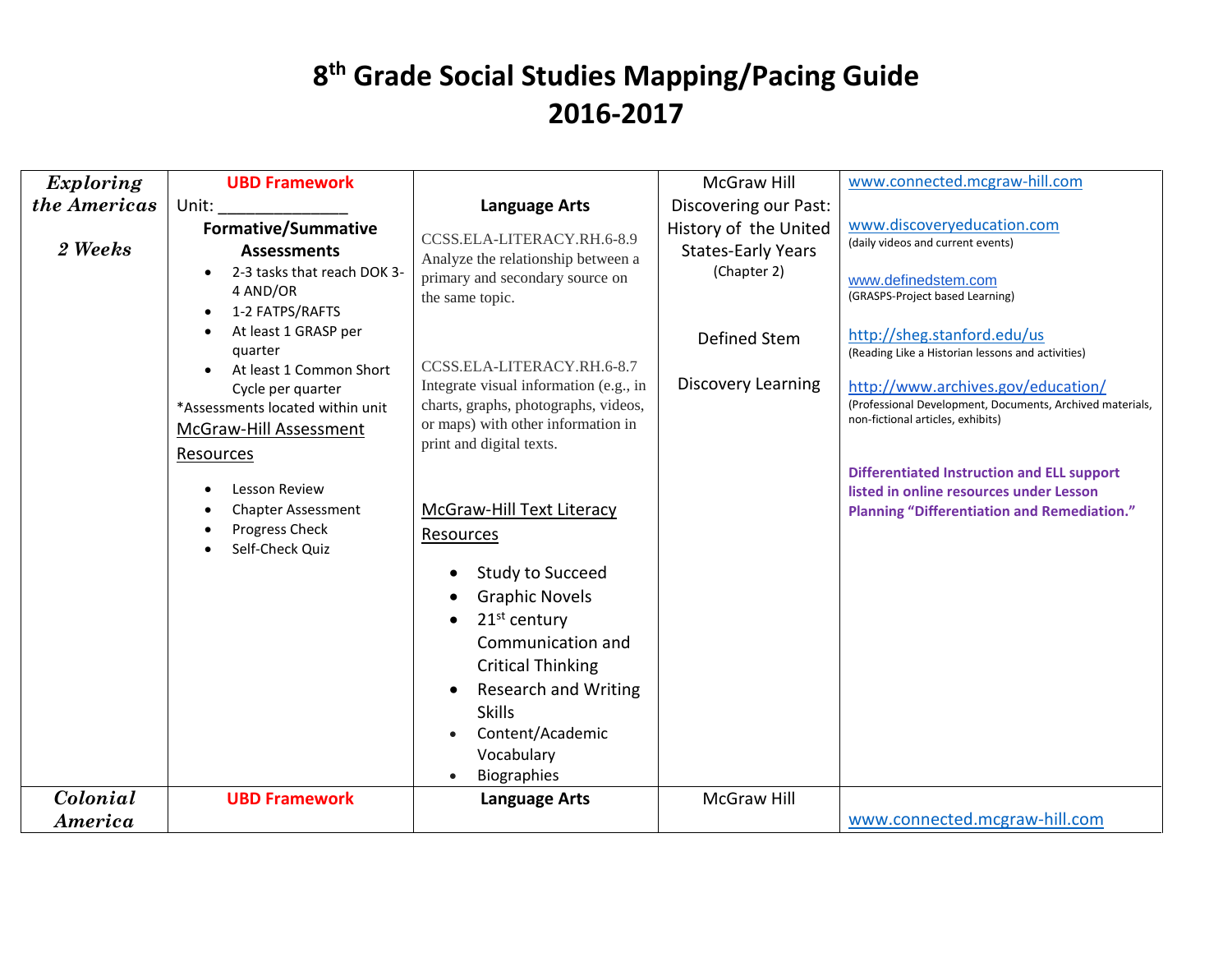| 2 Weeks                                               | Unit: Colonization to<br>Independence<br><b>Under Construction</b><br><b>Great Work Coming</b><br>Soonl<br><b>Formative/Summative</b><br><b>Assessments</b><br>2-3 tasks that reach DOK 3-<br>4 AND/OR<br>1-2 FATPS/RAFTS<br>At least 1 GRASP per<br>quarter<br>At least 1 Common Short<br>Cycle per quarter<br>*Assessments located within unit<br><b>McGraw-Hill Assessment</b><br>Resources<br>Lesson Review<br><b>Chapter Assessment</b><br>Progress Check<br>Self-Check Quiz | CCSS.ELA-LITERACY.RH.6-8.7<br>Integrate visual information (e.g., in<br>charts, graphs, photographs, videos,<br>or maps) with other information in<br>print and digital texts.<br>CCSS.ELA-LITERACY.RH.6-8.8<br>Distinguish among fact, opinion,<br>and reasoned judgment in a text.<br><b>McGraw-Hill Text Literacy</b><br>Resources<br><b>Study to Succeed</b><br><b>Graphic Novels</b><br>$21st$ century<br>Communication and<br><b>Critical Thinking</b><br><b>Research and Writing</b><br><b>Skills</b><br>Content/Academic<br>Vocabulary<br><b>Biographies</b> | Discovering our Past:<br>History of the United<br><b>States-Early Years</b><br>(Chapter 3)<br><b>Defined Stem</b><br><b>Discovery Learning</b> | www.discoveryeducation.com<br>(daily videos and current events)<br>www.definedstem.com<br>(GRASPS-Project based Learning)<br>http://sheg.stanford.edu/us<br>(Reading Like a Historian lessons and activities)<br>http://www.archives.gov/education/<br>(Professional Development, Documents, Archived materials,<br>non-fictional articles, exhibits)<br>http://www.pbs.org/wgbh/amex/tcrr/sfeat<br>ure/sf interview.html (Documents, Archived<br>materials, Articles, Interviews, Primary sources)<br><b>Differentiated Instruction and ELL support</b><br>listed in online resources under Lesson<br><b>Planning "Differentiation and Remediation."</b> |
|-------------------------------------------------------|-----------------------------------------------------------------------------------------------------------------------------------------------------------------------------------------------------------------------------------------------------------------------------------------------------------------------------------------------------------------------------------------------------------------------------------------------------------------------------------|----------------------------------------------------------------------------------------------------------------------------------------------------------------------------------------------------------------------------------------------------------------------------------------------------------------------------------------------------------------------------------------------------------------------------------------------------------------------------------------------------------------------------------------------------------------------|------------------------------------------------------------------------------------------------------------------------------------------------|-----------------------------------------------------------------------------------------------------------------------------------------------------------------------------------------------------------------------------------------------------------------------------------------------------------------------------------------------------------------------------------------------------------------------------------------------------------------------------------------------------------------------------------------------------------------------------------------------------------------------------------------------------------|
| Life in the<br>American<br><b>Colonies</b><br>2 Weeks | <b>UBD Framework</b><br>Unit: Colonization to<br>Independence<br><b>Linder Construction</b><br>Great Work Comind                                                                                                                                                                                                                                                                                                                                                                  | <b>Language Arts</b><br>CCSS.ELA-LITERACY.RH.6-8.7<br>Integrate visual information (e.g., in<br>charts, graphs, photographs, videos,<br>or maps) with other information in<br>print and digital texts.                                                                                                                                                                                                                                                                                                                                                               | <b>McGraw Hill</b><br>Discovering our Past:<br>History of the United<br><b>States-Early Years</b><br>(Chapter 4)                               | www.connected.mcgraw-hill.com<br>www.discoveryeducation.com<br>(daily videos and current events)<br>www.definedstem.com<br>(GRASPS-Project based Learning)                                                                                                                                                                                                                                                                                                                                                                                                                                                                                                |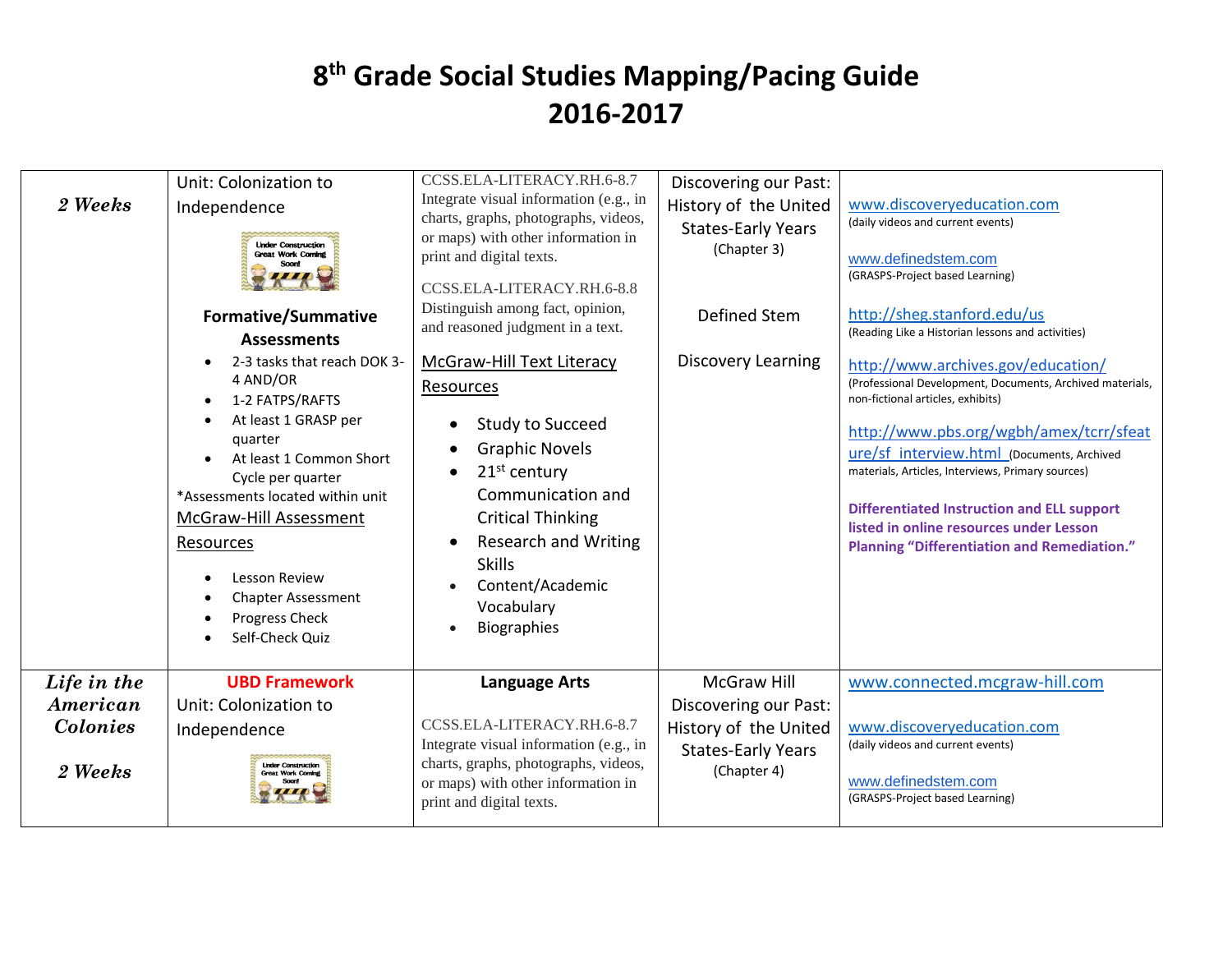| <b>Formative/Summative</b><br><b>Assessments</b><br>2-3 tasks that reach DOK 3-<br>4 AND/OR<br>1-2 FATPS/RAFTS<br>At least 1 GRASP per<br>quarter<br>At least 1 Common Short<br>Cycle per quarter<br>*Assessments located within unit<br>McGraw-Hill Assessment<br><b>Resources</b><br>Lesson Review<br><b>Chapter Assessment</b><br>Progress Check<br>Self-Check Quiz | CCSS.ELA-LITERACY.RH.6-8.2<br>Determine the central ideas or<br>information of a primary or<br>secondary source; provide an<br>accurate summary of the source<br>distinct from prior knowledge or<br>opinions.<br><b>McGraw-Hill Text Literacy</b><br><b>Resources</b><br>Study to Succeed<br>$\bullet$<br><b>Graphic Novels</b><br>$\bullet$<br>21 <sup>st</sup> century<br>$\bullet$<br>Communication and<br><b>Critical Thinking</b><br><b>Research and Writing</b><br>$\bullet$<br><b>Skills</b> | Defined Stem<br><b>Discovery Learning</b> | http://sheg.stanford.edu/us<br>(Reading Like a Historian lessons and activities)<br>http://www.archives.gov/education/<br>(Professional Development, Documents, Archived materials,<br>non-fictional articles, exhibits)<br>http://www.loc.gov/teachers/classroomma<br>terials/lessons/tinker/procedure.html<br>(Lesson plans, activities on Colonial America)<br><b>Differentiated Instruction and ELL support</b><br>listed in online resources under Lesson<br><b>Planning "Differentiation and Remediation."</b> |
|------------------------------------------------------------------------------------------------------------------------------------------------------------------------------------------------------------------------------------------------------------------------------------------------------------------------------------------------------------------------|------------------------------------------------------------------------------------------------------------------------------------------------------------------------------------------------------------------------------------------------------------------------------------------------------------------------------------------------------------------------------------------------------------------------------------------------------------------------------------------------------|-------------------------------------------|----------------------------------------------------------------------------------------------------------------------------------------------------------------------------------------------------------------------------------------------------------------------------------------------------------------------------------------------------------------------------------------------------------------------------------------------------------------------------------------------------------------------|
|------------------------------------------------------------------------------------------------------------------------------------------------------------------------------------------------------------------------------------------------------------------------------------------------------------------------------------------------------------------------|------------------------------------------------------------------------------------------------------------------------------------------------------------------------------------------------------------------------------------------------------------------------------------------------------------------------------------------------------------------------------------------------------------------------------------------------------------------------------------------------------|-------------------------------------------|----------------------------------------------------------------------------------------------------------------------------------------------------------------------------------------------------------------------------------------------------------------------------------------------------------------------------------------------------------------------------------------------------------------------------------------------------------------------------------------------------------------------|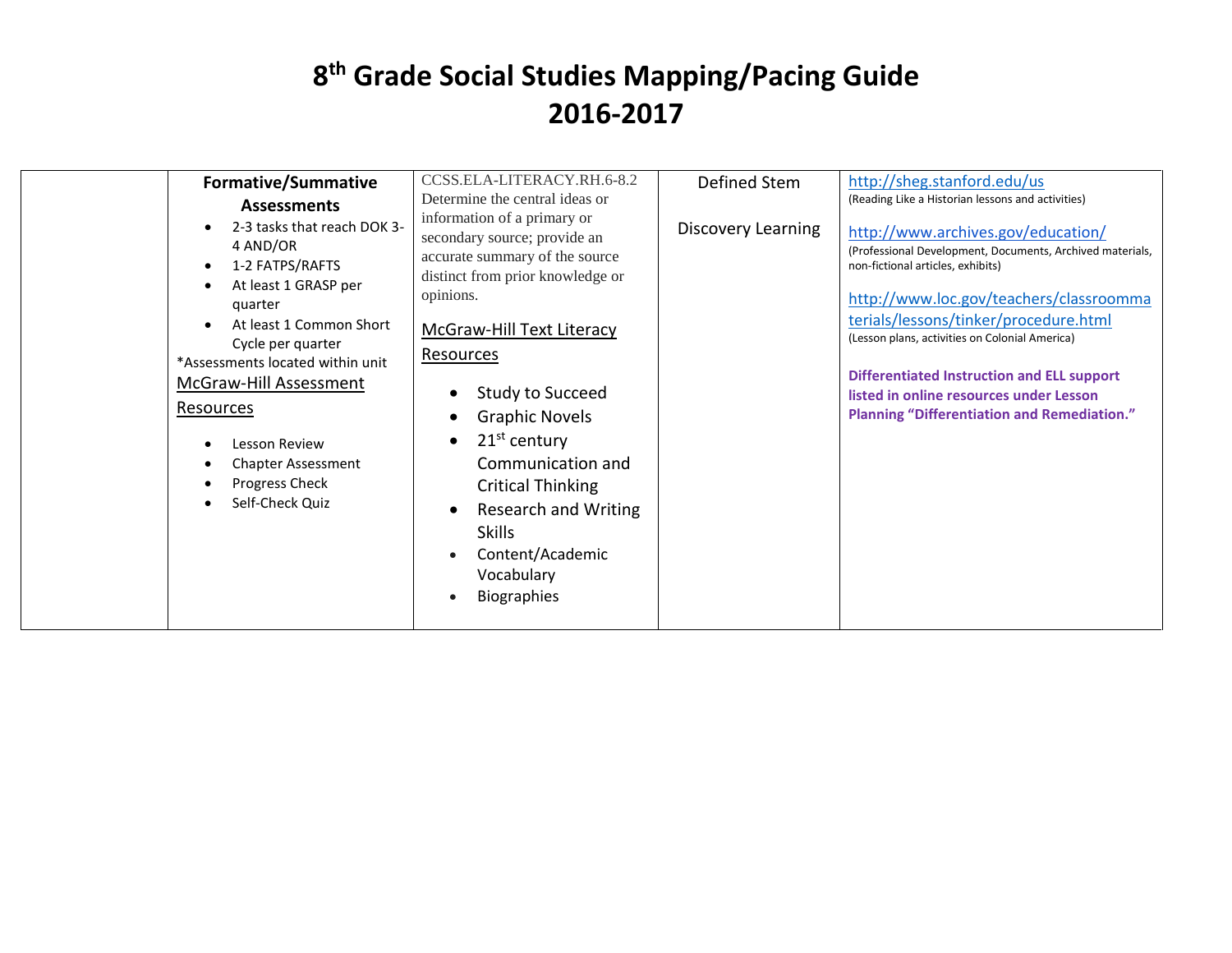| Topics &         | History:                                                                                                          |
|------------------|-------------------------------------------------------------------------------------------------------------------|
| <b>Standards</b> | 1. Primary and secondary sources are used to examine events from multiple perspectives and to present and         |
|                  | defend a position.                                                                                                |
| American         |                                                                                                                   |
|                  |                                                                                                                   |
| Revolution       | 4. The practice of race-based slavery led to the forced migration of Africans to the American colonies. Their     |
|                  | knowledge and traditions contributed to the development of those colonies and the United States.                  |
| <b>Quarter 2</b> |                                                                                                                   |
|                  | 5. The ideas of the Enlightenment and dissatisfaction with colonial rule led English colonists to write the       |
|                  |                                                                                                                   |
|                  | Declaration of Independence and launch the American Revolution.                                                   |
|                  | 6. The outcome of the American Revolution was national independence and new political, social and economic        |
|                  | relationships for the American people.                                                                            |
|                  |                                                                                                                   |
|                  | 7. Problems arising under the Articles of Confederation led to debate over the adoption of the U.S. Constitution. |
|                  |                                                                                                                   |
|                  |                                                                                                                   |
|                  | 8. Actions of early presidential administrations established a strong federal government, provided peaceful       |
|                  | transitions of power and repelled a foreign invasion.                                                             |
|                  | Government:                                                                                                       |
|                  |                                                                                                                   |
|                  | 18. Participation in social and civic groups can lead to the attainment of individual and public goals.           |
|                  |                                                                                                                   |
|                  | 19. Informed citizens understand how media and communication technology influence public opinion.                 |
|                  |                                                                                                                   |
|                  | 20. The U.S. Constitution established a federal system of government, a representative democracy and a            |
|                  | framework with separation of powers and checks and balances                                                       |
|                  |                                                                                                                   |
|                  |                                                                                                                   |
|                  | 21. The U.S. Constitution protects citizens' rights by limiting the powers of government.                         |
|                  |                                                                                                                   |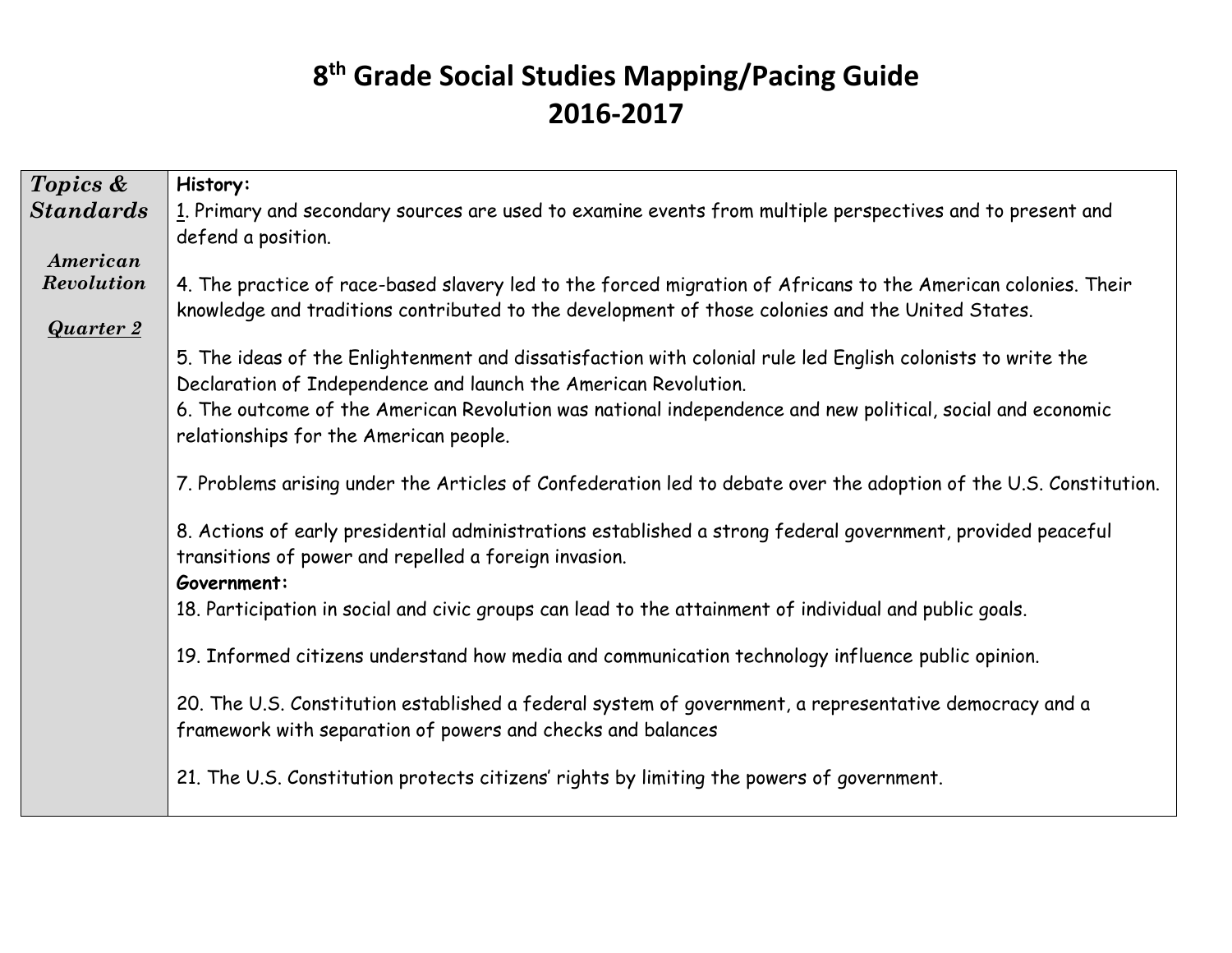### **Geography:**

13. Modern and historical maps and other geographic tools are used to analyze how historic events are shaped by geography.

14. The availability of natural resources contributed to the geographic and economic expansion of the United States, sometimes resulting in unintended environmental consequences.

15. The movement of people, products and ideas resulted in new patterns of settlement and land use that influenced the political and economic development of the United States.

16. Cultural biases, stereotypes and prejudices had social, political and economic consequences for minority groups and the population as a whole.

17. Americans began to develop a common national identity among its diverse regional and cultural populations based on democratic ideals.

### **Economics:**

22. Choices made by individuals, businesses and governments have both present and future consequences.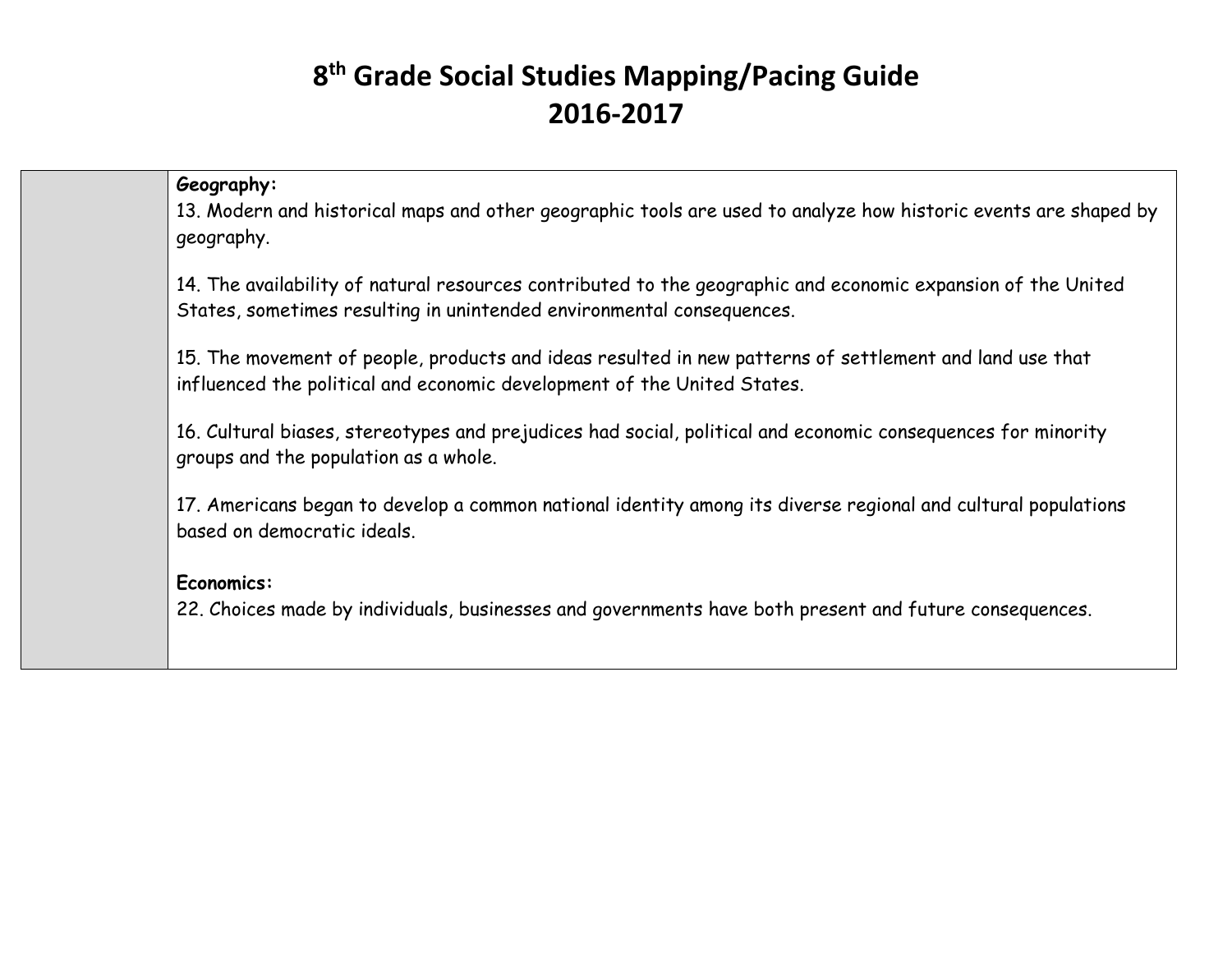| <b>Time Frame</b>       | <b>Curriculum Units &amp;</b>                                                                                                                                                                                                                                                                                                                                                                                                                                     | <b>Opportunities for</b>                                                                                                                                                                                                                                                                                                                                                                                                                                                                                                             | <b>Resources</b>                                                                                                                                | <b>Technology</b> and                                                                                                                                                                                                                                                                                                                                                                                                                                                                                                                                                                                                                                    |
|-------------------------|-------------------------------------------------------------------------------------------------------------------------------------------------------------------------------------------------------------------------------------------------------------------------------------------------------------------------------------------------------------------------------------------------------------------------------------------------------------------|--------------------------------------------------------------------------------------------------------------------------------------------------------------------------------------------------------------------------------------------------------------------------------------------------------------------------------------------------------------------------------------------------------------------------------------------------------------------------------------------------------------------------------------|-------------------------------------------------------------------------------------------------------------------------------------------------|----------------------------------------------------------------------------------------------------------------------------------------------------------------------------------------------------------------------------------------------------------------------------------------------------------------------------------------------------------------------------------------------------------------------------------------------------------------------------------------------------------------------------------------------------------------------------------------------------------------------------------------------------------|
|                         | <i>Assessment</i>                                                                                                                                                                                                                                                                                                                                                                                                                                                 | integration                                                                                                                                                                                                                                                                                                                                                                                                                                                                                                                          | ( <i>Curriculum or</i>                                                                                                                          | Differentiated Learning                                                                                                                                                                                                                                                                                                                                                                                                                                                                                                                                                                                                                                  |
|                         | (Evidence)                                                                                                                                                                                                                                                                                                                                                                                                                                                        |                                                                                                                                                                                                                                                                                                                                                                                                                                                                                                                                      | Textbook)                                                                                                                                       |                                                                                                                                                                                                                                                                                                                                                                                                                                                                                                                                                                                                                                                          |
| The Spirit of           | <b>UBD Framework</b>                                                                                                                                                                                                                                                                                                                                                                                                                                              | <b>Language Arts</b>                                                                                                                                                                                                                                                                                                                                                                                                                                                                                                                 | <b>McGraw Hill</b>                                                                                                                              | www.connected.mcgraw-hill.com                                                                                                                                                                                                                                                                                                                                                                                                                                                                                                                                                                                                                            |
| Independence<br>2 Weeks | Unit: A New Nation<br><b>Under Construction</b><br><b>Great Work Coming</b><br><b>Formative/Summative</b><br><b>Assessments</b><br>2-3 tasks that reach DOK<br>3-4 AND/OR<br>1-2 FATPS/RAFTS<br>$\bullet$<br>At least 1 GRASP per<br>quarter<br>At least 1 Common Short<br>Cycle per quarter<br>*Assessments located within unit<br>McGraw-Hill Assessment<br><b>Resources</b><br>Lesson Review<br><b>Chapter Assessment</b><br>Progress Check<br>Self-Check Quiz | CCSS.ELA-<br>LITERACY.RH.6-8.9<br>Analyze the relationship<br>between a primary and<br>secondary source on the same<br>topic.<br>CCSS.ELA-<br>LITERACY.RH.6-8.1<br>Cite specific textual evidence<br>to support analysis of primary<br>and secondary sources.<br>CCSS.ELA-<br>LITERACY.RH.6-8.2<br>Determine the central ideas or<br>information of a primary or<br>secondary source; provide an<br>accurate summary of the<br>source distinct from prior<br>knowledge or opinions.<br>McGraw-Hill Text<br><b>Literacy Resources</b> | Discovering our Past:<br>History of the United States-<br><b>Early Years</b><br>(Chapter 5)<br><b>Defined Stem</b><br><b>Discovery Learning</b> | www.discoveryeducation.com<br>(daily videos and current events)<br>www.definedstem.com<br>(GRASPS-Project based Learning)<br>http://sheg.stanford.edu/us<br>(Reading Like a Historian lessons and activities)<br>http://www.archives.gov/education/<br>(Professional Development, Documents, Archived<br>materials, non-fictional articles, exhibits)<br>http://www.loc.gov/teachers/classroo<br>mmaterials/lessons/tinker/procedure.<br>html<br>(Lesson plans, activities on Colonial America)<br><b>Differentiated Instruction and ELL</b><br>support listed in online resources under<br><b>Lesson Planning "Differentiation and</b><br>Remediation." |
|                         |                                                                                                                                                                                                                                                                                                                                                                                                                                                                   | <b>Study to Succeed</b><br><b>Graphic Novels</b><br>21 <sup>st</sup> century                                                                                                                                                                                                                                                                                                                                                                                                                                                         |                                                                                                                                                 |                                                                                                                                                                                                                                                                                                                                                                                                                                                                                                                                                                                                                                                          |
|                         |                                                                                                                                                                                                                                                                                                                                                                                                                                                                   | Communication                                                                                                                                                                                                                                                                                                                                                                                                                                                                                                                        |                                                                                                                                                 |                                                                                                                                                                                                                                                                                                                                                                                                                                                                                                                                                                                                                                                          |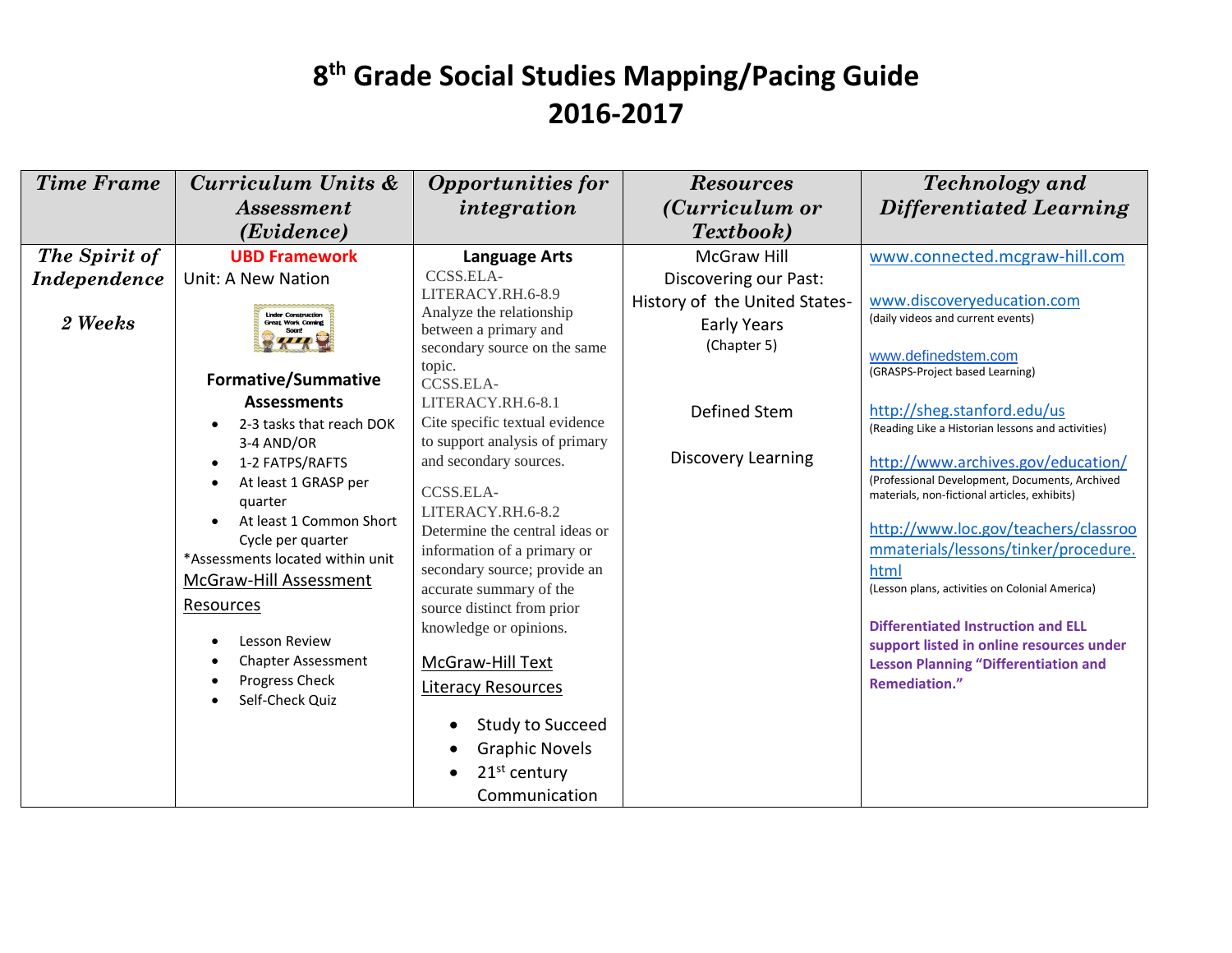|                     |                                                                                                                                                                                                                                                                                                                                               | and Critical<br>Thinking<br>Research and<br>$\bullet$<br><b>Writing Skills</b><br>Content/Academic<br>Vocabulary<br><b>Biographies</b><br>$\bullet$                                                                                                                        |                                                                    |                                                                                                                                                                                                                                                                                                                                                                                                                                                                                                                      |
|---------------------|-----------------------------------------------------------------------------------------------------------------------------------------------------------------------------------------------------------------------------------------------------------------------------------------------------------------------------------------------|----------------------------------------------------------------------------------------------------------------------------------------------------------------------------------------------------------------------------------------------------------------------------|--------------------------------------------------------------------|----------------------------------------------------------------------------------------------------------------------------------------------------------------------------------------------------------------------------------------------------------------------------------------------------------------------------------------------------------------------------------------------------------------------------------------------------------------------------------------------------------------------|
| <b>The American</b> | <b>UBD Framework</b>                                                                                                                                                                                                                                                                                                                          | <b>Language Arts</b>                                                                                                                                                                                                                                                       | <b>McGraw Hill</b>                                                 | www.connected.mcgraw-hill.com                                                                                                                                                                                                                                                                                                                                                                                                                                                                                        |
| <b>Revolution</b>   | Unit: A New Nation                                                                                                                                                                                                                                                                                                                            | CCSS.ELA-                                                                                                                                                                                                                                                                  | Discovering our Past:                                              |                                                                                                                                                                                                                                                                                                                                                                                                                                                                                                                      |
| 2 Weeks             | <b>Under Construction</b><br><b>Great Work Coming</b><br><b>Formative/Summative</b>                                                                                                                                                                                                                                                           | LITERACY.RH.6-8.7<br>Integrate visual information<br>(e.g., in charts, graphs,<br>photographs, videos, or maps)<br>with other information in print                                                                                                                         | History of the United States-<br><b>Early Years</b><br>(Chapter 6) | www.discoveryeducation.com<br>(daily videos and current events)<br>www.definedstem.com<br>(GRASPS-Project based Learning)                                                                                                                                                                                                                                                                                                                                                                                            |
|                     | <b>Assessments</b><br>2-3 tasks that reach DOK<br>3-4 AND/OR<br>1-2 FATPS/RAFTS<br>$\bullet$<br>At least 1 GRASP per<br>quarter<br>At least 1 Common Short<br>Cycle per quarter<br>*Assessments located within unit<br>McGraw-Hill Assessment<br>Resources<br>Lesson Review<br><b>Chapter Assessment</b><br>Progress Check<br>Self-Check Quiz | and digital texts.<br>CCSS.ELA-<br>LITERACY.RH.6-8.8<br>Distinguish among fact,<br>opinion, and reasoned<br>judgment in a text.<br>McGraw-Hill Text<br><b>Literacy Resources</b><br>Study to Succeed<br><b>Graphic Novels</b><br>21 <sup>st</sup> century<br>Communication | Defined Stem<br>"The Backpack"<br><b>Discovery Learning</b>        | http://sheg.stanford.edu/us<br>(Reading Like a Historian lessons and activities)<br>http://www.archives.gov/education/<br>(Professional Development, Documents, Archived<br>materials, non-fictional articles, exhibits)<br>http://www.loc.gov/teachers/classroo<br>mmaterials/lessons/tinker/procedure.<br>html<br>(Lesson plans, activities on Colonial America)<br>Differentiated Instruction and ELL<br>support listed in online resources under<br><b>Lesson Planning "Differentiation and</b><br>Remediation." |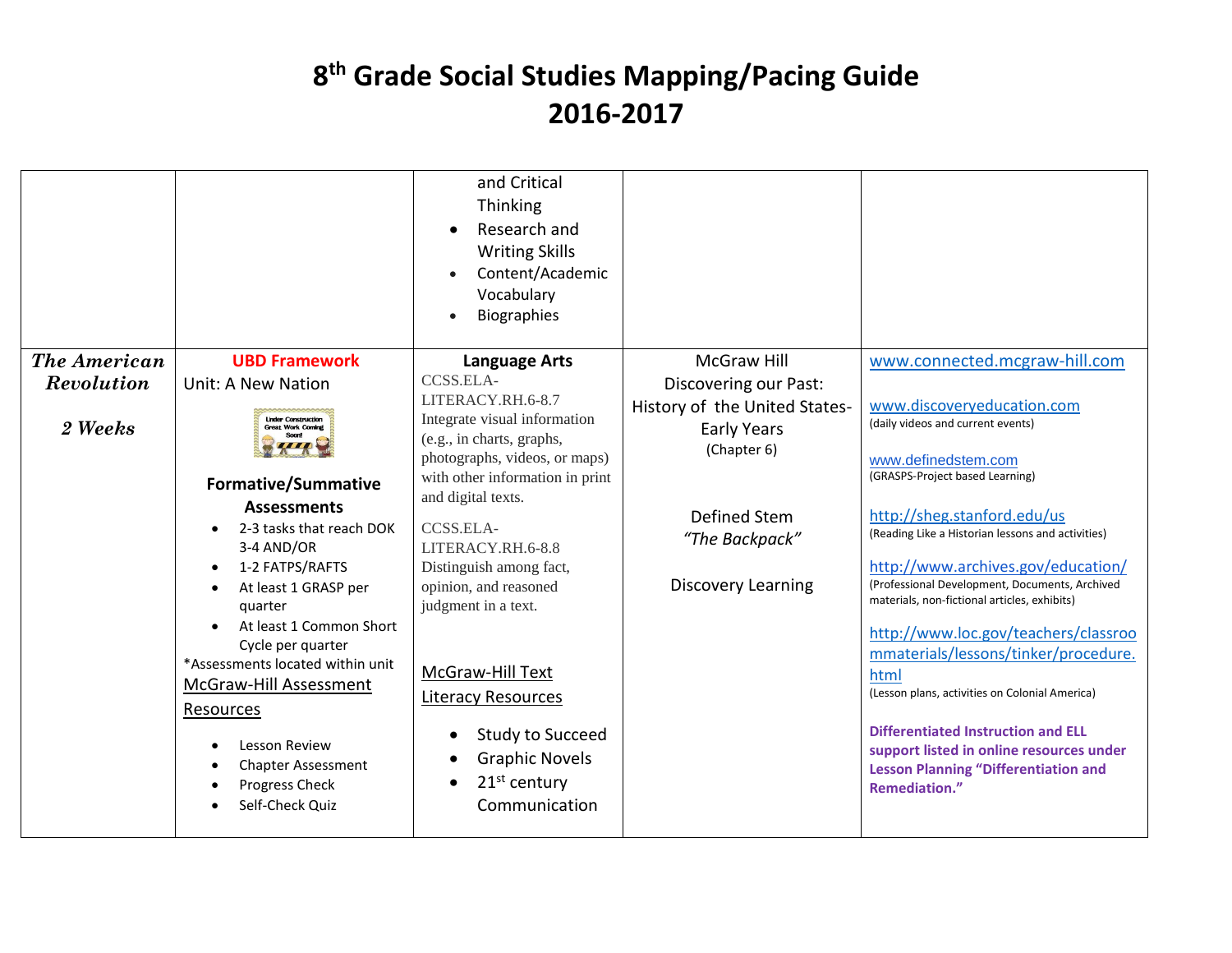|                      |                                                       | and Critical<br>Thinking<br>Research and<br><b>Writing Skills</b><br>Content/Academic<br>Vocabulary<br>Biographies<br>$\bullet$ |                               |                                                                 |
|----------------------|-------------------------------------------------------|---------------------------------------------------------------------------------------------------------------------------------|-------------------------------|-----------------------------------------------------------------|
| A More               | <b>UBD Framework</b>                                  | <b>Language Arts</b>                                                                                                            | <b>McGraw Hill</b>            | www.connected.mcgraw-hill.com                                   |
| <b>Perfect Union</b> | <b>Unit: A New Nation</b>                             | CCSS.ELA-<br>LITERACY.RH.6-8.1                                                                                                  | Discovering our Past:         |                                                                 |
|                      | <b>Linder Construction</b>                            | Cite specific textual evidence                                                                                                  | History of the United States- | www.discoveryeducation.com<br>(daily videos and current events) |
| 2 Weeks              | <b>Great Work Coming</b>                              | to support analysis of primary                                                                                                  | <b>Early Years</b>            |                                                                 |
|                      |                                                       | and secondary sources.                                                                                                          | (Chapter 7)                   | www.definedstem.com                                             |
|                      | <b>Formative/Summative</b>                            | CCSS.ELA-                                                                                                                       |                               | (GRASPS-Project based Learning)                                 |
|                      | <b>Assessments</b>                                    | LITERACY.RH.6-8.2                                                                                                               | <b>Defined Stem</b>           | http://sheg.stanford.edu/us                                     |
|                      | 2-3 tasks that reach DOK                              | Determine the central ideas or                                                                                                  |                               | (Reading Like a Historian lessons and activities)               |
|                      | 3-4 AND/OR<br>1-2 FATPS/RAFTS                         | information of a primary or<br>secondary source; provide an                                                                     | <b>Discovery Learning</b>     | http://www.archives.gov/education/                              |
|                      | At least 1 GRASP per                                  | accurate summary of the                                                                                                         |                               | (Professional Development, Documents, Archived                  |
|                      | quarter                                               | source distinct from prior                                                                                                      |                               | materials, non-fictional articles, exhibits)                    |
|                      | At least 1 Common Short                               | knowledge or opinions.                                                                                                          |                               | http://www.loc.gov/teachers/classroo                            |
|                      | Cycle per quarter<br>*Assessments located within unit | McGraw-Hill Text                                                                                                                |                               | mmaterials/lessons/tinker/procedure.                            |
|                      | McGraw-Hill Assessment                                | Literacy Resources                                                                                                              |                               | html                                                            |
|                      | Resources                                             |                                                                                                                                 |                               | (Lesson plans, activities on Colonial America)                  |
|                      |                                                       | Study to Succeed                                                                                                                |                               | <b>Differentiated Instruction and ELL</b>                       |
|                      | Lesson Review                                         | <b>Graphic Novels</b>                                                                                                           |                               | support listed in online resources under                        |
|                      | <b>Chapter Assessment</b><br>Progress Check           | 21 <sup>st</sup> century<br>$\bullet$                                                                                           |                               | <b>Lesson Planning "Differentiation and</b><br>Remediation."    |
|                      | Self-Check Quiz                                       | Communication                                                                                                                   |                               |                                                                 |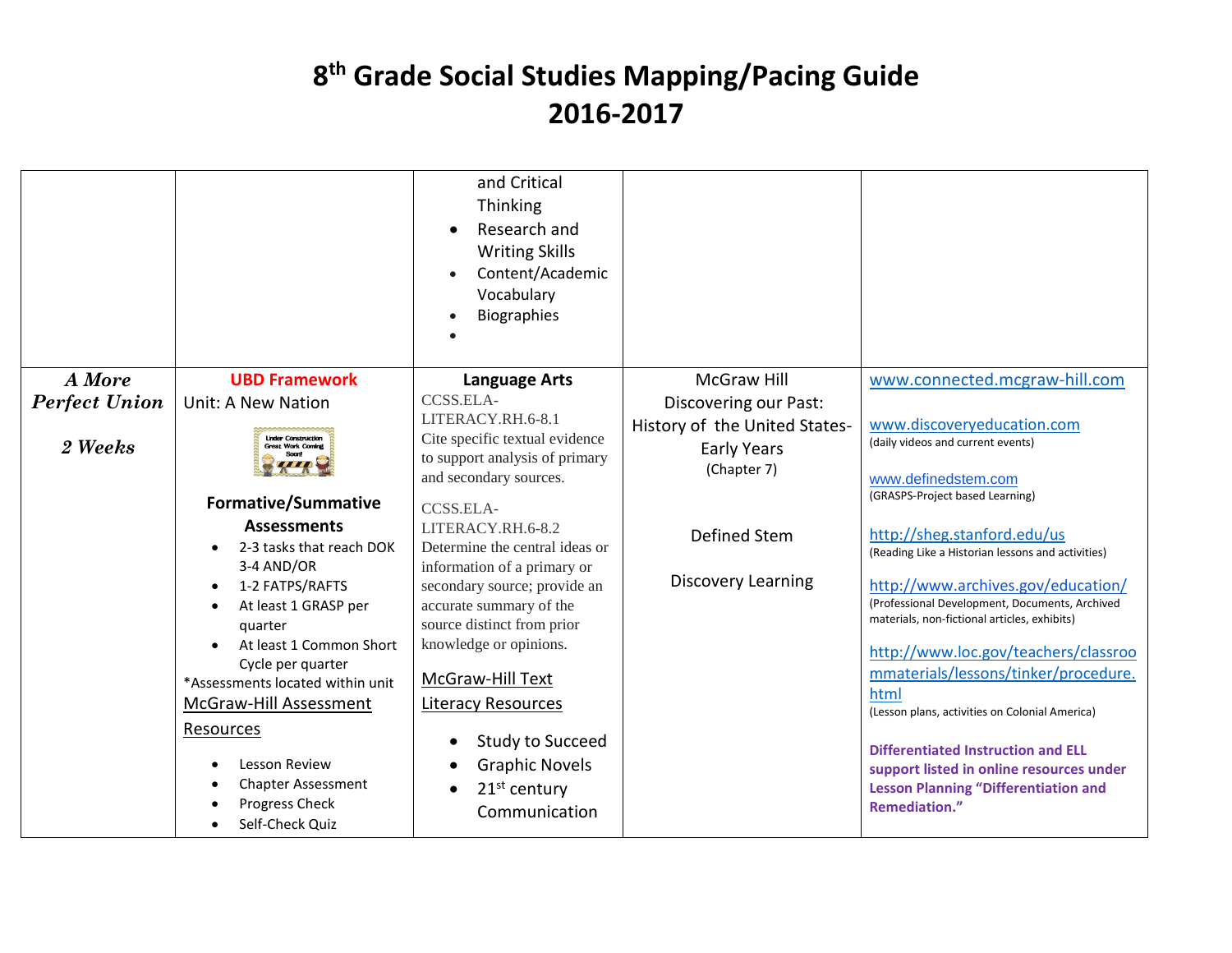|              |                                                                                                                                                                                                                                                                                                                                                                                         | and Critical<br>Thinking<br>Research and<br><b>Writing Skills</b><br>Content/Academic<br>Vocabulary<br>Biographies                                                                                                                                                                                                                                                                                                                                                           |                                                                                                                 |                                                                                                                                                                                                                                                                                                                                                                                                                                                                                                                                                                                                 |
|--------------|-----------------------------------------------------------------------------------------------------------------------------------------------------------------------------------------------------------------------------------------------------------------------------------------------------------------------------------------------------------------------------------------|------------------------------------------------------------------------------------------------------------------------------------------------------------------------------------------------------------------------------------------------------------------------------------------------------------------------------------------------------------------------------------------------------------------------------------------------------------------------------|-----------------------------------------------------------------------------------------------------------------|-------------------------------------------------------------------------------------------------------------------------------------------------------------------------------------------------------------------------------------------------------------------------------------------------------------------------------------------------------------------------------------------------------------------------------------------------------------------------------------------------------------------------------------------------------------------------------------------------|
| Constitution | <b>UBD Framework</b><br>Unit:                                                                                                                                                                                                                                                                                                                                                           | <b>Language Arts</b><br>CCSS.ELA-                                                                                                                                                                                                                                                                                                                                                                                                                                            | <b>McGraw Hill</b><br>Discovering our Past:                                                                     | www.connected.mcgraw-hill.com                                                                                                                                                                                                                                                                                                                                                                                                                                                                                                                                                                   |
| 2 Weeks      | <b>Formative/Summative</b><br><b>Assessments</b><br>2-3 tasks that reach DOK<br>3-4 AND/OR<br>1-2 FATPS/RAFTS<br>$\bullet$<br>At least 1 GRASP per<br>٠<br>quarter<br>At least 1 Common Short<br>Cycle per quarter<br>*Assessments located within unit<br>McGraw-Hill Assessment<br><u>Resources</u><br>Lesson Review<br><b>Chapter Assessment</b><br>Progress Check<br>Self-Check Quiz | LITERACY.RH.6-8.1<br>Cite specific textual evidence<br>to support analysis of primary<br>and secondary sources.<br>CCSS.ELA-<br>LITERACY.RH.6-8.2<br>Determine the central ideas or<br>information of a primary or<br>secondary source; provide an<br>accurate summary of the<br>source distinct from prior<br>knowledge or opinions.<br>McGraw-Hill Text<br>Literacy Resources<br><b>Study to Succeed</b><br><b>Graphic Novels</b><br>21 <sup>st</sup> century<br>$\bullet$ | History of the United States-<br><b>Early Years</b><br>(Chapter 8)<br>Defined Stem<br><b>Discovery Learning</b> | www.discoveryeducation.com<br>(daily videos and current events)<br>www.definedstem.com<br>(GRASPS-Project based Learning)<br>http://sheg.stanford.edu/us<br>(Reading Like a Historian lessons and activities)<br>http://www.archives.gov/education/<br>(Professional Development, Documents, Archived<br>materials, non-fictional articles, exhibits)<br>http://lcweb2.loc.gov/ammem/ndlped<br>u/lessons/constitu/const-l1.html<br>(Lesson plans, materials from Library of Congress)<br>http://historymatters.gmu.edu/brows<br>e/makesense/ (Strategies for understanding<br>online documents) |
|              |                                                                                                                                                                                                                                                                                                                                                                                         | Communication<br>and Critical<br>Thinking                                                                                                                                                                                                                                                                                                                                                                                                                                    |                                                                                                                 | <b>Differentiated Instruction and ELL</b><br>support listed in online resources under                                                                                                                                                                                                                                                                                                                                                                                                                                                                                                           |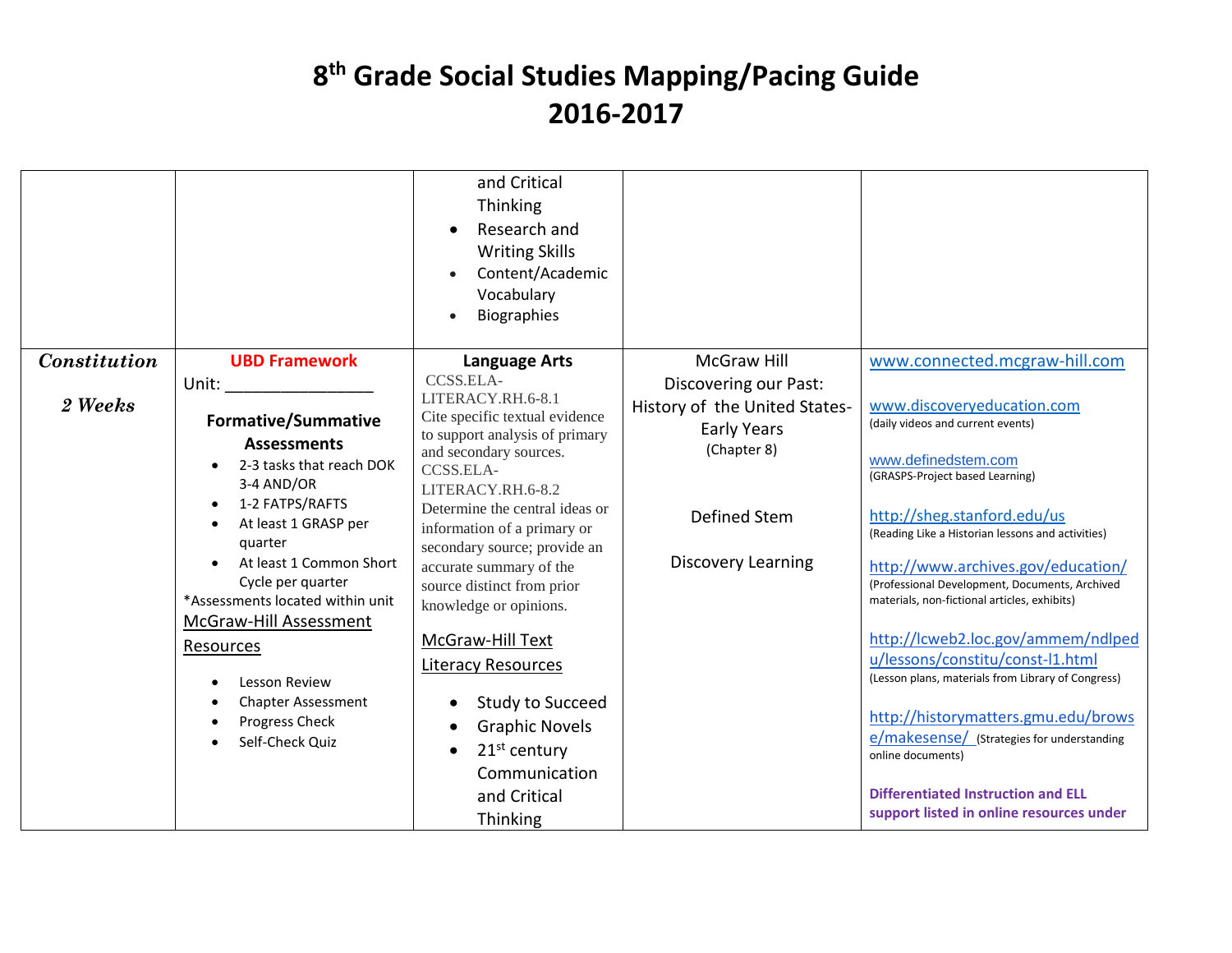|                                                                   |                                                                                                                                                                                                                                                                                                                                                                                                                       | Research and<br>$\bullet$<br><b>Writing Skills</b><br>Content/Academic<br>$\bullet$<br>Vocabulary<br><b>Biographies</b>                                                                                                                                                                                                                                                                                                                                        |                                                                                                                                                                | <b>Lesson Planning "Differentiation and</b><br>Remediation."                                                                                                                                                                                                                                                                                                                                                                                                                                                                                                                                                                                                                                                                                                             |
|-------------------------------------------------------------------|-----------------------------------------------------------------------------------------------------------------------------------------------------------------------------------------------------------------------------------------------------------------------------------------------------------------------------------------------------------------------------------------------------------------------|----------------------------------------------------------------------------------------------------------------------------------------------------------------------------------------------------------------------------------------------------------------------------------------------------------------------------------------------------------------------------------------------------------------------------------------------------------------|----------------------------------------------------------------------------------------------------------------------------------------------------------------|--------------------------------------------------------------------------------------------------------------------------------------------------------------------------------------------------------------------------------------------------------------------------------------------------------------------------------------------------------------------------------------------------------------------------------------------------------------------------------------------------------------------------------------------------------------------------------------------------------------------------------------------------------------------------------------------------------------------------------------------------------------------------|
| $(Q2\,continued)$<br><b>The</b><br>Federalist<br>Era<br>1-2 Weeks | <b>UBD Framework</b><br>Unit: ______________<br><b>Formative/Summative</b><br><b>Assessments</b><br>2-3 tasks that reach DOK<br>3-4 AND/OR<br>1-2 FATPS/RAFTS<br>At least 1 GRASP per<br>quarter<br>At least 1 Common Short<br>Cycle per quarter<br>*Assessments located within unit<br><b>McGraw-Hill Assessment</b><br>Resources<br>Lesson Review<br><b>Chapter Assessment</b><br>Progress Check<br>Self-Check Quiz | <b>Language Arts</b><br>CCSS.ELA-<br>LITERACY.RH.6-8.9<br>Analyze the relationship<br>between a primary and<br>secondary source on the same<br>topic.<br>McGraw-Hill Text<br><b>Literacy Resources</b><br>Study to Succeed<br>$\bullet$<br><b>Graphic Novels</b><br>$\bullet$<br>$21st$ century<br>$\bullet$<br>Communication<br>and Critical<br>Thinking<br>Research and<br>$\bullet$<br><b>Writing Skills</b><br>Content/Academic<br>Vocabulary<br>Biographi | <b>McGraw Hill</b><br>Discovering our Past:<br>History of the United States-<br><b>Early Years</b><br>(Chapter 9)<br>Defined Stem<br><b>Discovery Learning</b> | www.connected.mcgraw-hill.com<br>www.discoveryeducation.com<br>(daily videos and current events)<br>www.definedstem.com<br>(GRASPS-Project based Learning)<br>http://sheg.stanford.edu/us<br>(Reading Like a Historian lessons and activities)<br>http://www.archives.gov/education/<br>(Professional Development, Documents, Archived<br>materials, non-fictional articles, exhibits)<br>http://lcweb2.loc.gov/ammem/ndlped<br>u/lessons/constitu/const-l1.html<br>(Lesson plans, materials from Library of Congress)<br>http://historymatters.gmu.edu/brows<br>e/makesense/ (Strategies for understanding<br>online documents)<br><b>Differentiated Instruction and ELL</b><br>support listed in online resources under<br><b>Lesson Planning "Differentiation and</b> |
|                                                                   |                                                                                                                                                                                                                                                                                                                                                                                                                       |                                                                                                                                                                                                                                                                                                                                                                                                                                                                |                                                                                                                                                                | Remediation."                                                                                                                                                                                                                                                                                                                                                                                                                                                                                                                                                                                                                                                                                                                                                            |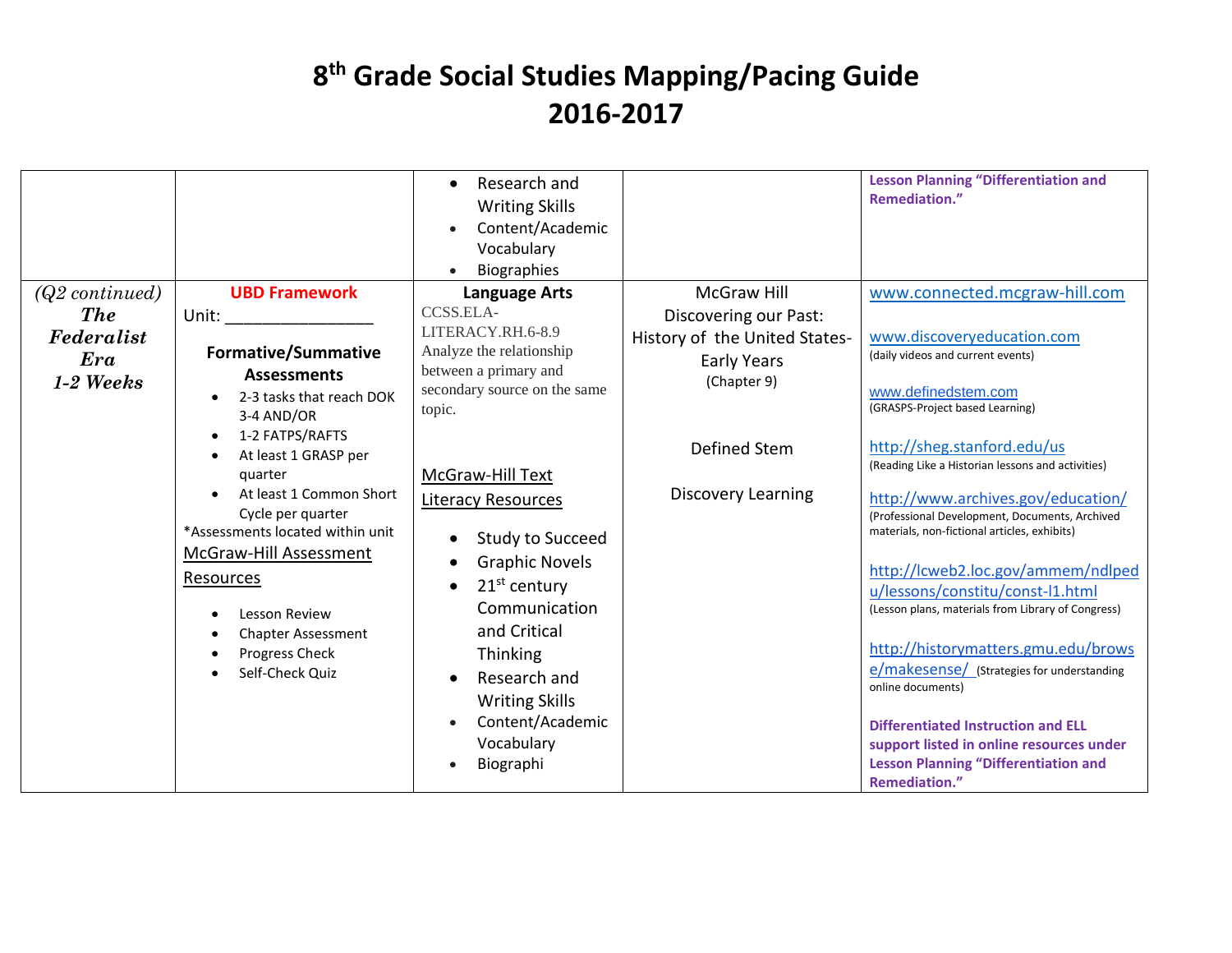| Topics &         | History:                                                                                                                                                                              |
|------------------|---------------------------------------------------------------------------------------------------------------------------------------------------------------------------------------|
| <b>Standards</b> | 1. Primary and secondary sources are used to examine events from multiple perspectives and to present and                                                                             |
|                  | defend a position.                                                                                                                                                                    |
| Westward         |                                                                                                                                                                                       |
| Expansion        | 4. The practice of race-based slavery led to the forced migration of Africans to the American colonies. Their                                                                         |
| <b>Quarter 3</b> | knowledge and traditions contributed to the development of those colonies and the United States.                                                                                      |
|                  | 8. Actions of early presidential administrations established a strong federal government, provided peaceful<br>transitions of power and repelled a foreign invasion.                  |
|                  | 9. The United States added to its territory through treaties and purchases.                                                                                                           |
|                  | 10. Westward expansion contributed to economic and industrial development, debates over sectional issues,<br>war with Mexico and the displacement of American Indians.                |
|                  | Geography:<br>13. Modern and historical maps and other geographic tools are used to analyze how historic events are shaped<br>by geography.                                           |
|                  | 14. The availability of natural resources contributed to the geographic and economic expansion of the United<br>States, sometimes resulting in unintended environmental consequences. |
|                  | 15. The movement of people, products and ideas resulted in new patterns of settlement and land use that<br>influenced the political and economic development of the United States.    |
|                  | 16. Cultural biases, stereotypes and prejudices had social, political and economic consequences for minority<br>groups and the population as a whole.                                 |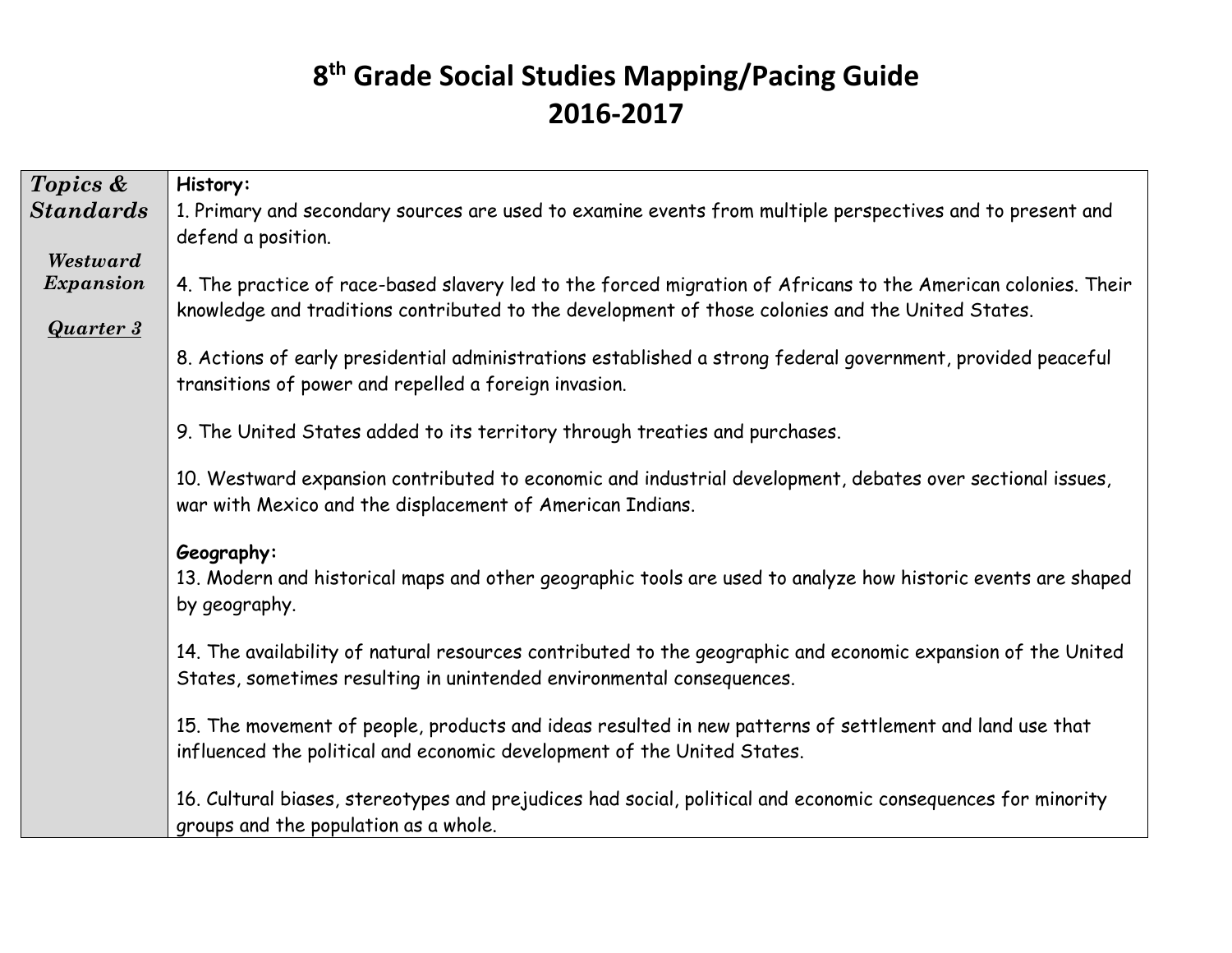17. Americans began to develop a common national identity among its diverse regional and cultural populations based on democratic ideals.

#### **Government:**

18. Participation in social and civic groups can lead to the attainment of individual and public goals.

19. Informed citizens understand how media and communication technology influence public opinion.

#### **Economics:**

23. The Industrial Revolution fundamentally changed the means of production as a result of improvements in technology, use of new power resources, the advent of interchangeable parts and the shift from craftwork to factory work**.**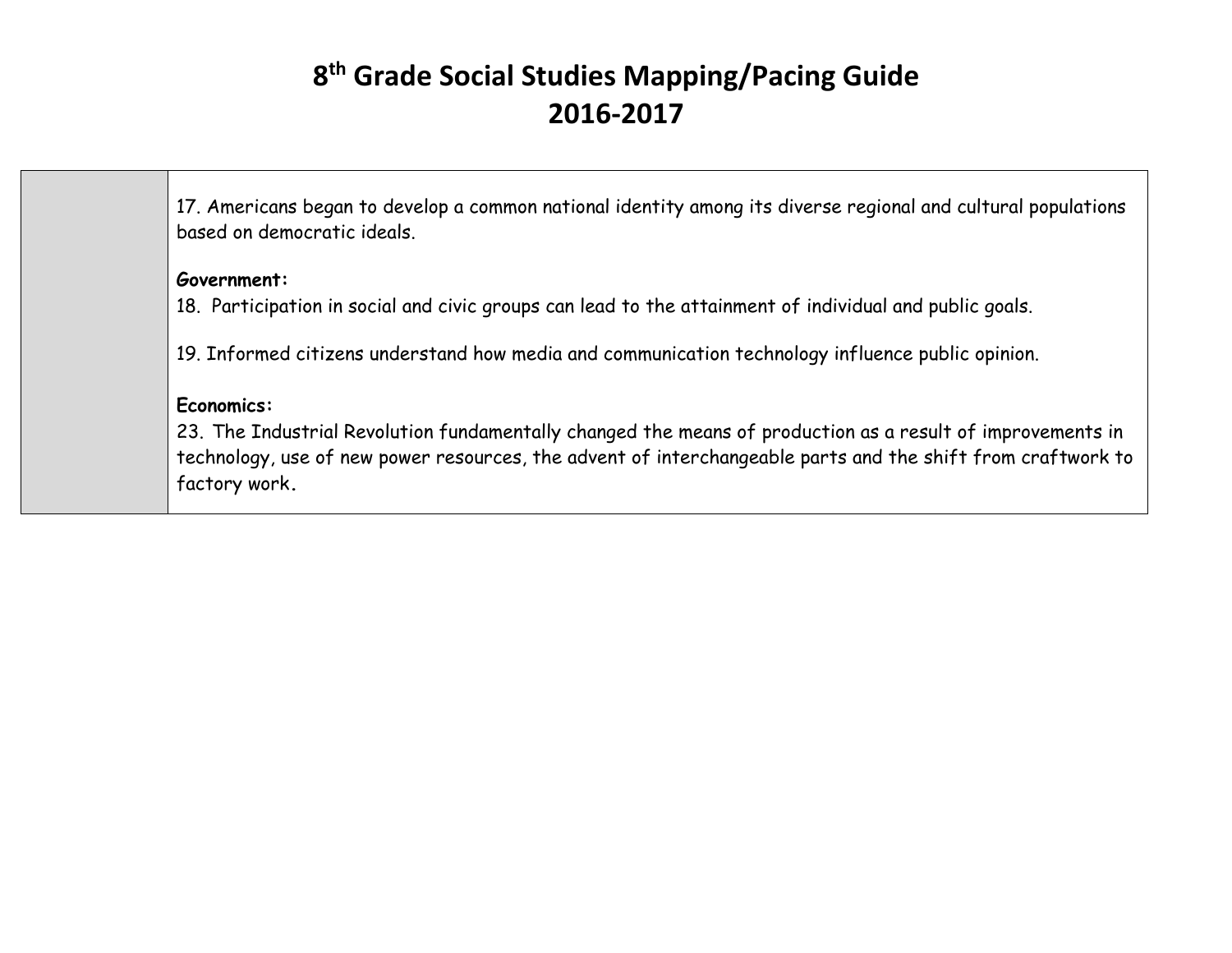| <b>Time Frame</b> | <b>Curriculum Units</b>                                                                                                                                                                                                                                                                                                                                                       | <b>Opportunities for</b>                                                                                                                                                                                                                                                                                                                                                                                                                                                                                               | <b>Resources</b>                                                                                                                         | <b>Technology</b> and                                                                                                                                                                                                                                                                                                                                                                                                                                                                                       |
|-------------------|-------------------------------------------------------------------------------------------------------------------------------------------------------------------------------------------------------------------------------------------------------------------------------------------------------------------------------------------------------------------------------|------------------------------------------------------------------------------------------------------------------------------------------------------------------------------------------------------------------------------------------------------------------------------------------------------------------------------------------------------------------------------------------------------------------------------------------------------------------------------------------------------------------------|------------------------------------------------------------------------------------------------------------------------------------------|-------------------------------------------------------------------------------------------------------------------------------------------------------------------------------------------------------------------------------------------------------------------------------------------------------------------------------------------------------------------------------------------------------------------------------------------------------------------------------------------------------------|
|                   | & Assessment                                                                                                                                                                                                                                                                                                                                                                  | integration                                                                                                                                                                                                                                                                                                                                                                                                                                                                                                            | (Curriculum or                                                                                                                           | <b>Differentiated Learning</b>                                                                                                                                                                                                                                                                                                                                                                                                                                                                              |
|                   | (Evidence)                                                                                                                                                                                                                                                                                                                                                                    |                                                                                                                                                                                                                                                                                                                                                                                                                                                                                                                        | Textbook)                                                                                                                                |                                                                                                                                                                                                                                                                                                                                                                                                                                                                                                             |
| The Jefferson     | <b>UBD Framework</b>                                                                                                                                                                                                                                                                                                                                                          | <b>Language Arts</b>                                                                                                                                                                                                                                                                                                                                                                                                                                                                                                   | <b>McGraw Hill</b>                                                                                                                       | www.connected.mcgraw-hill.com                                                                                                                                                                                                                                                                                                                                                                                                                                                                               |
| Era<br>2 Week     | Unit:<br><b>Formative/Summative</b><br><b>Assessments</b><br>2-3 tasks that reach<br>DOK 3-4 AND/OR<br>1-2 FATPS/RAFTS<br>At least 1 GRASP per<br>quarter<br>At least 1 Common<br>Short Cycle per<br>quarter<br>*Assessments located within<br>unit<br>McGraw-Hill Assessment<br>Resources<br>Lesson Review<br><b>Chapter Assessment</b><br>Progress Check<br>Self-Check Quiz | CCSS.ELA-LITERACY.RH.6-<br>8.7<br>Integrate visual information<br>(e.g., in charts, graphs,<br>photographs, videos, or maps)<br>with other information in print<br>and digital texts.<br>CCSS.ELA-LITERACY.RH.6-<br>8.8<br>Distinguish among fact, opinion,<br>and reasoned judgment in a text.<br>McGraw-Hill Text Literacy<br><b>Resources</b><br><b>Study to Succeed</b><br><b>Graphic Novels</b><br>21 <sup>st</sup> century<br>Communication<br>and Critical<br>Thinking<br>Research and<br><b>Writing Skills</b> | Discovering our Past:<br>History of the United<br><b>States-Early Years</b><br>(Chapter 10)<br>Defined Stem<br><b>Discovery Learning</b> | www.discoveryeducation.com<br>(daily videos and current events)<br>www.definedstem.com<br>(GRASPS-Project based Learning)<br>http://sheg.stanford.edu/us<br>(Reading Like a Historian lessons and activities)<br>http://www.archives.gov/education/<br>(Professional Development, Documents, Archived<br>materials, non-fictional articles, exhibits)<br><b>Differentiated Instruction and ELL support</b><br>listed in online resources under Lesson<br><b>Planning "Differentiation and Remediation."</b> |
|                   |                                                                                                                                                                                                                                                                                                                                                                               | Content/Academic<br>Vocabulary<br><b>Biographies</b>                                                                                                                                                                                                                                                                                                                                                                                                                                                                   |                                                                                                                                          |                                                                                                                                                                                                                                                                                                                                                                                                                                                                                                             |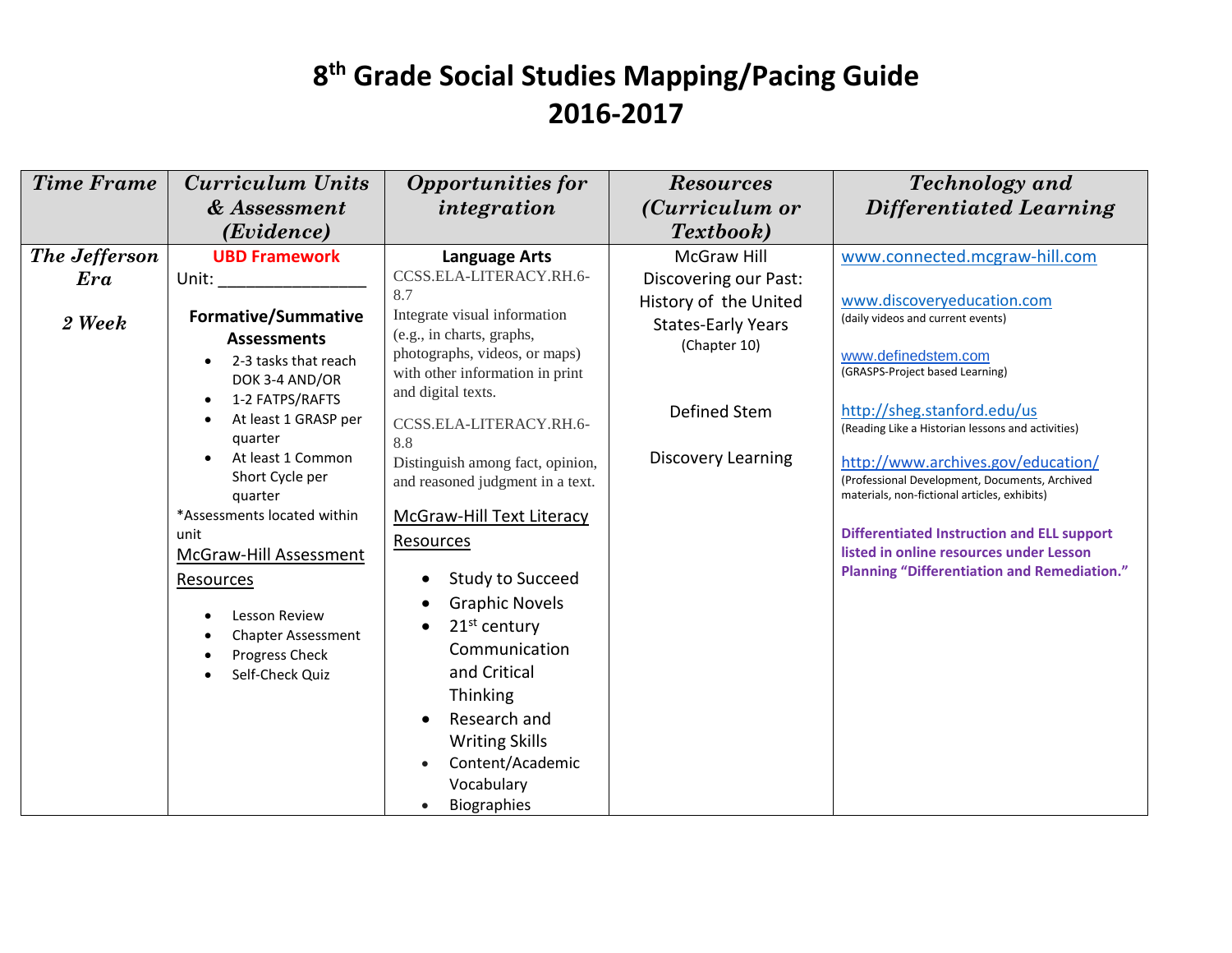| Growth and | <b>UBD Framework</b>                                  | <b>Language Arts</b>                  | <b>McGraw Hill</b>        | www.connected.mcgraw-hill.com                                                        |
|------------|-------------------------------------------------------|---------------------------------------|---------------------------|--------------------------------------------------------------------------------------|
| Expansion  | Unit: Expansion                                       |                                       | Discovering our Past:     |                                                                                      |
|            |                                                       | CCSS.ELA-LITERACY.RH.6-<br>8.4        | History of the United     | www.discoveryeducation.com                                                           |
| 2 Weeks    | <b>Under Construction</b><br><b>Great Work Coming</b> | Determine the meaning of words        | <b>States-Early Years</b> | (daily videos and current events)                                                    |
|            |                                                       | and phrases as they are used in a     | (Chapter 11)              |                                                                                      |
|            | <b>Formative/Summative</b>                            | text, including vocabulary            |                           | www.definedstem.com<br>(GRASPS-Project based Learning)                               |
|            | <b>Assessments</b>                                    | specific to domains related to        |                           |                                                                                      |
|            | 2-3 tasks that reach                                  | history/social studies.               | Defined Stem              | http://sheg.stanford.edu/us                                                          |
|            | DOK 3-4 AND/OR                                        | CCSS.ELA-LITERACY.RH.6-               |                           | (Reading Like a Historian lessons and activities)                                    |
|            | 1-2 FATPS/RAFTS                                       | 8.5                                   | <b>Discovery Learning</b> |                                                                                      |
|            | At least 1 GRASP per                                  | Describe how a text presents          |                           | http://www.archives.gov/education/<br>(Professional Development, Documents, Archived |
|            | quarter                                               | information (e.g., sequentially,      |                           | materials, non-fictional articles, exhibits)                                         |
|            | At least 1 Common                                     | comparatively, causally).             |                           |                                                                                      |
|            | Short Cycle per                                       |                                       |                           | http://lcweb2.loc.gov/ammem/ndlpedu/le                                               |
|            | quarter                                               |                                       |                           | ssons/constitu/const-l1.html                                                         |
|            | *Assessments located within<br>unit                   | <b>McGraw-Hill Text Literacy</b>      |                           | (Lesson plans, materials from Library of Congress)                                   |
|            | <b>McGraw-Hill Assessment</b>                         | Resources                             |                           | <b>Differentiated Instruction and ELL support</b>                                    |
|            |                                                       |                                       |                           | listed in online resources under Lesson                                              |
|            | Resources                                             | <b>Study to Succeed</b><br>$\bullet$  |                           | <b>Planning "Differentiation and Remediation."</b>                                   |
|            | Lesson Review                                         | <b>Graphic Novels</b>                 |                           |                                                                                      |
|            | <b>Chapter Assessment</b>                             | 21 <sup>st</sup> century<br>$\bullet$ |                           |                                                                                      |
|            | Progress Check                                        | Communication                         |                           |                                                                                      |
|            | Self-Check Quiz                                       | and Critical                          |                           |                                                                                      |
|            |                                                       | Thinking                              |                           |                                                                                      |
|            |                                                       | Research and                          |                           |                                                                                      |
|            |                                                       | $\epsilon$                            |                           |                                                                                      |
|            |                                                       | <b>Writing Skills</b>                 |                           |                                                                                      |
|            |                                                       | Content/Academic<br>$\bullet$         |                           |                                                                                      |
|            |                                                       | Vocabulary                            |                           |                                                                                      |
|            |                                                       | <b>Biographies</b><br>$\bullet$       |                           |                                                                                      |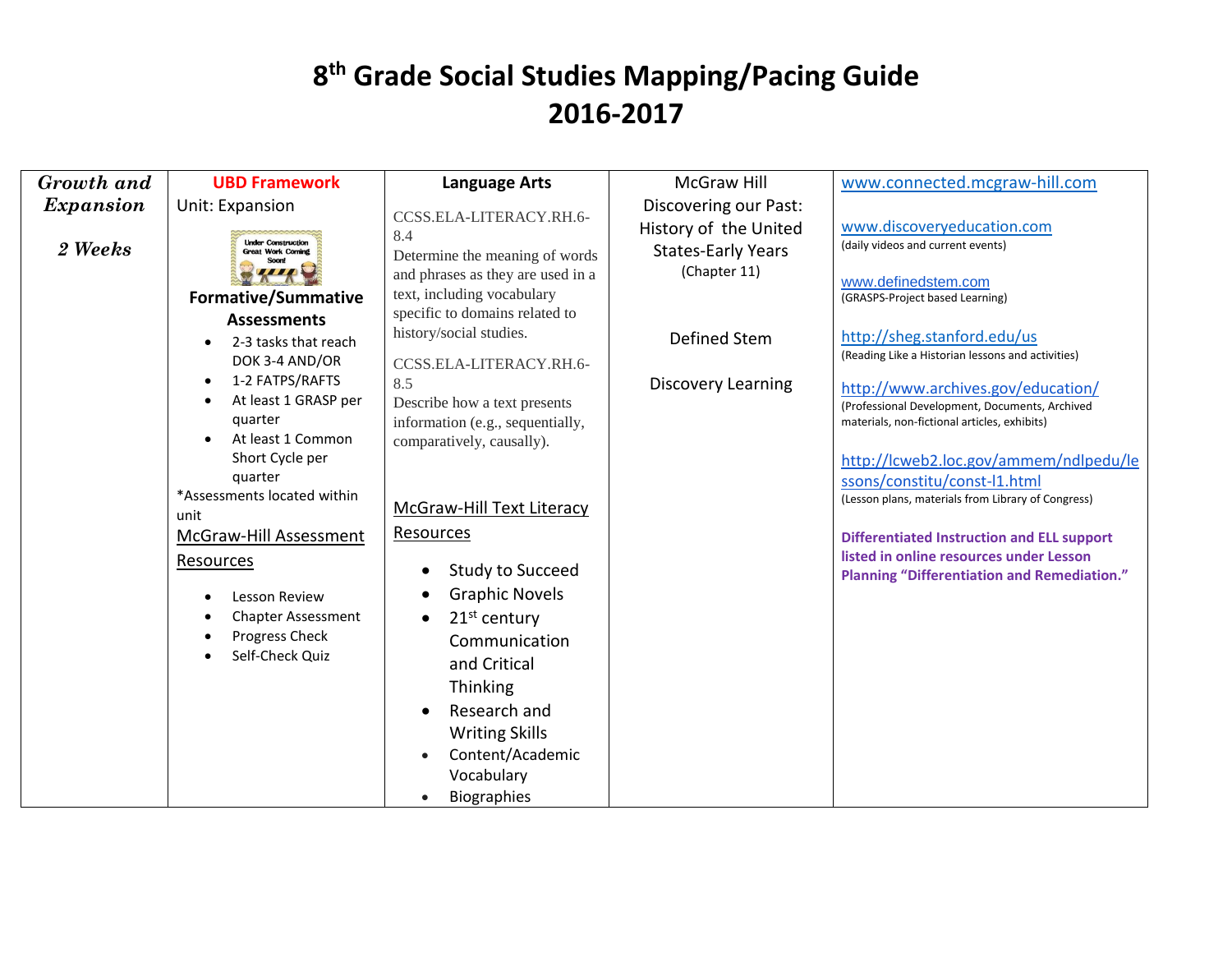| The Jackson | <b>UBD Framework</b>                                                                                                                                                                                                                                                                                                                                     | <b>Language Arts</b>                                                                                                                                                                                                                                                                                                                                                                                                                      | <b>McGraw Hill</b>                                                                                              | www.connected.mcgraw-hill.com                                                                                                                                                                                                                                                                                                                                                                                                                                                                                                                                                        |
|-------------|----------------------------------------------------------------------------------------------------------------------------------------------------------------------------------------------------------------------------------------------------------------------------------------------------------------------------------------------------------|-------------------------------------------------------------------------------------------------------------------------------------------------------------------------------------------------------------------------------------------------------------------------------------------------------------------------------------------------------------------------------------------------------------------------------------------|-----------------------------------------------------------------------------------------------------------------|--------------------------------------------------------------------------------------------------------------------------------------------------------------------------------------------------------------------------------------------------------------------------------------------------------------------------------------------------------------------------------------------------------------------------------------------------------------------------------------------------------------------------------------------------------------------------------------|
| Era         | Unit: Expansion                                                                                                                                                                                                                                                                                                                                          | CCSS.ELA-LITERACY.RH.6-                                                                                                                                                                                                                                                                                                                                                                                                                   | Discovering our Past:                                                                                           |                                                                                                                                                                                                                                                                                                                                                                                                                                                                                                                                                                                      |
| 2 Weeks     | <b>Under Construction</b><br><b>Great Work Coming</b><br>Soon!<br><b>Formative/Summative</b><br><b>Assessments</b><br>2-3 tasks that reach<br>DOK 3-4 AND/OR<br>1-2 FATPS/RAFTS<br>٠<br>At least 1 GRASP per<br>quarter<br>At least 1 Common<br>Short Cycle per<br>quarter<br>*Assessments located within<br>unit<br>McGraw-Hill Assessment<br>Resources | 8.1<br>Cite specific textual evidence to<br>support analysis of primary and<br>secondary sources.<br>CCSS.ELA-LITERACY.RH.6-<br>8.2<br>Determine the central ideas or<br>information of a primary or<br>secondary source; provide an<br>accurate summary of the source<br>distinct from prior knowledge or<br>opinions.<br><b>McGraw-Hill Text Literacy</b><br>Resources<br><b>Study to Succeed</b><br>$\bullet$<br><b>Graphic Novels</b> | History of the United<br><b>States-Early Years</b><br>(Chapter 12)<br>Defined Stem<br><b>Discovery Learning</b> | www.discoveryeducation.com<br>(daily videos and current events)<br>www.definedstem.com<br>(GRASPS-Project based Learning)<br>http://sheg.stanford.edu/us<br>(Reading Like a Historian lessons and activities)<br>http://www.archives.gov/education/<br>(Professional Development, Documents, Archived<br>materials, non-fictional articles, exhibits)<br>http://lcweb2.loc.gov/ammem/ndlpedu/le<br>ssons/constitu/const-l1.html<br>(Lesson plans, materials from Library of Congress)<br>http://www.pbs.org/weta/thewest/lesson<br>plans/ (Lesson plans, materials, videos from PBS) |
|             | Lesson Review<br><b>Chapter Assessment</b><br>Progress Check<br>Self-Check Quiz                                                                                                                                                                                                                                                                          | $21st$ century<br>Communication<br>and Critical<br>Thinking<br>Research and<br><b>Writing Skills</b><br>Content/Academic<br>$\bullet$<br>Vocabulary<br><b>Biographies</b>                                                                                                                                                                                                                                                                 |                                                                                                                 | <b>Differentiated Instruction and ELL support</b><br>listed in online resources under Lesson<br><b>Planning "Differentiation and Remediation."</b>                                                                                                                                                                                                                                                                                                                                                                                                                                   |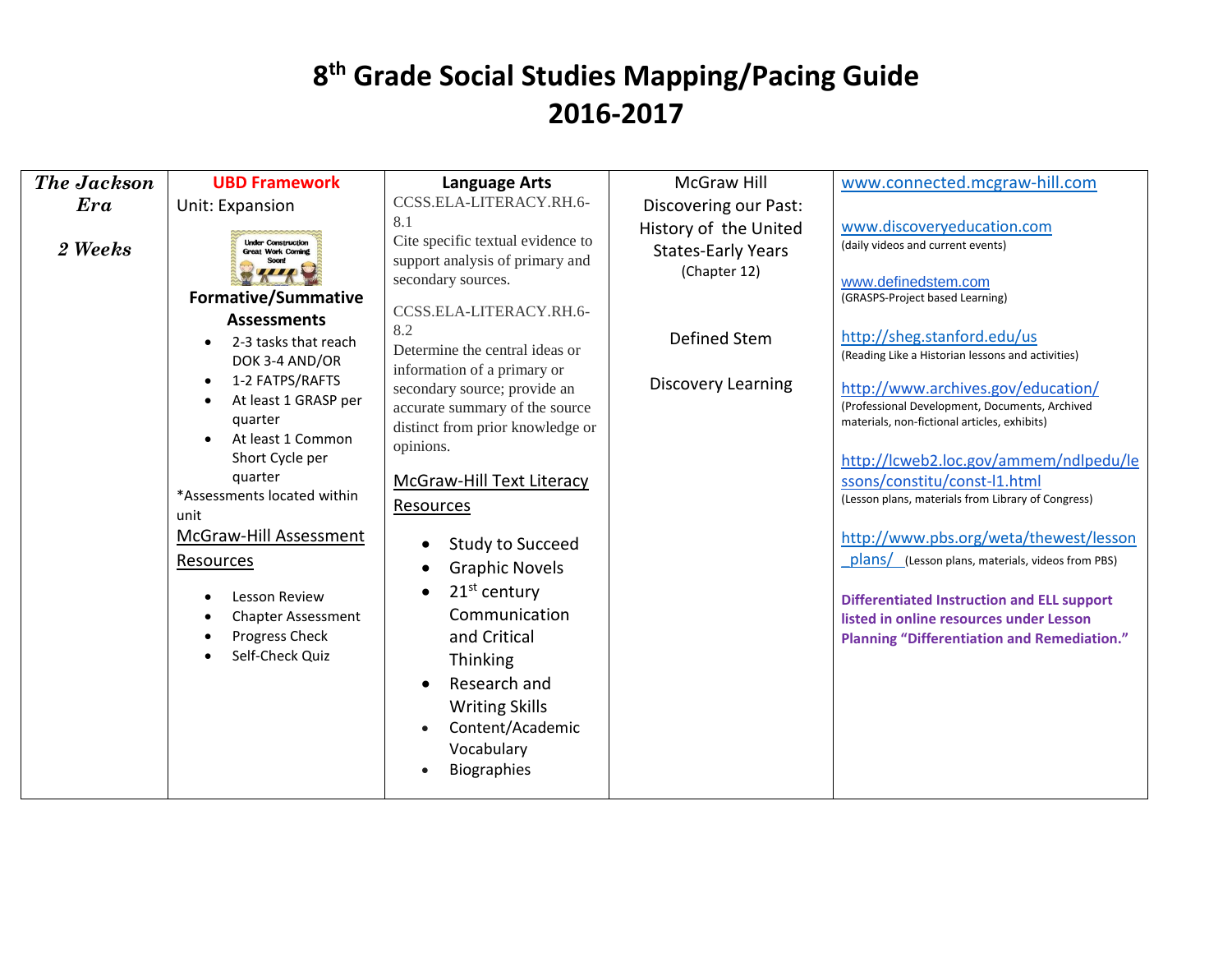| <b>UBD Framework</b>                                                                                                                                                                                                                                                          | <b>Language Arts</b>                                                                                                                                                                                                                                                                                                                                                                                      | McGraw Hill                                                        | www.connected.mcgraw-hill.com                                                                                                                                                                                                                                                                                                                                                                                                                                                                                             |
|-------------------------------------------------------------------------------------------------------------------------------------------------------------------------------------------------------------------------------------------------------------------------------|-----------------------------------------------------------------------------------------------------------------------------------------------------------------------------------------------------------------------------------------------------------------------------------------------------------------------------------------------------------------------------------------------------------|--------------------------------------------------------------------|---------------------------------------------------------------------------------------------------------------------------------------------------------------------------------------------------------------------------------------------------------------------------------------------------------------------------------------------------------------------------------------------------------------------------------------------------------------------------------------------------------------------------|
| Unit: Expansion                                                                                                                                                                                                                                                               | CCSS.ELA-LITERACY.RH.6-                                                                                                                                                                                                                                                                                                                                                                                   | Discovering our Past:                                              |                                                                                                                                                                                                                                                                                                                                                                                                                                                                                                                           |
| <b>Inder Construction</b><br><b>Great Work Coming</b><br><b>Formative/Summative</b>                                                                                                                                                                                           | Integrate visual information<br>(e.g., in charts, graphs,<br>photographs, videos, or maps)<br>with other information in print                                                                                                                                                                                                                                                                             | History of the United<br><b>States-Early Years</b><br>(Chapter 13) | www.discoveryeducation.com<br>(daily videos and current events)<br>www.definedstem.com<br>(GRASPS-Project based Learning)                                                                                                                                                                                                                                                                                                                                                                                                 |
| 2-3 tasks that reach<br>DOK 3-4 AND/OR                                                                                                                                                                                                                                        | CCSS.ELA-LITERACY.RH.6-                                                                                                                                                                                                                                                                                                                                                                                   | Defined Stem                                                       | http://sheg.stanford.edu/us<br>(Reading Like a Historian lessons and activities)                                                                                                                                                                                                                                                                                                                                                                                                                                          |
| 1-2 FATPS/RAFTS<br>At least 1 GRASP per<br>quarter<br>At least 1 Common<br>Short Cycle per<br>quarter<br>*Assessments located within<br>unit<br><b>McGraw-Hill Assessment</b><br>Resources<br>Lesson Review<br><b>Chapter Assessment</b><br>Progress Check<br>Self-Check Quiz | 8.8<br>Distinguish among fact, opinion,<br>and reasoned judgment in a text.<br><b>McGraw-Hill Text Literacy</b><br>Resources<br><b>Study to Succeed</b><br>٠<br><b>Graphic Novels</b><br>$21st$ century<br>$\bullet$<br>Communication<br>and Critical<br>Thinking<br>Research and<br>$\bullet$<br><b>Writing Skills</b><br>Content/Academic<br>$\bullet$<br>Vocabulary<br><b>Biographies</b><br>$\bullet$ | <b>Discovery Learning</b>                                          | http://www.archives.gov/education/<br>(Professional Development, Documents, Archived<br>materials, non-fictional articles, exhibits)<br>http://lcweb2.loc.gov/ammem/ndlpedu/le<br>ssons/constitu/const-l1.html<br>(Lesson plans, materials from Library of Congress)<br>http://www.pbs.org/weta/thewest/lesson<br>plans/ (Lesson plans, materials, videos from PBS)<br><b>Differentiated Instruction and ELL support</b><br>listed in online resources under Lesson<br><b>Planning "Differentiation and Remediation."</b> |
|                                                                                                                                                                                                                                                                               | <b>Assessments</b>                                                                                                                                                                                                                                                                                                                                                                                        | 8.7<br>and digital texts.                                          |                                                                                                                                                                                                                                                                                                                                                                                                                                                                                                                           |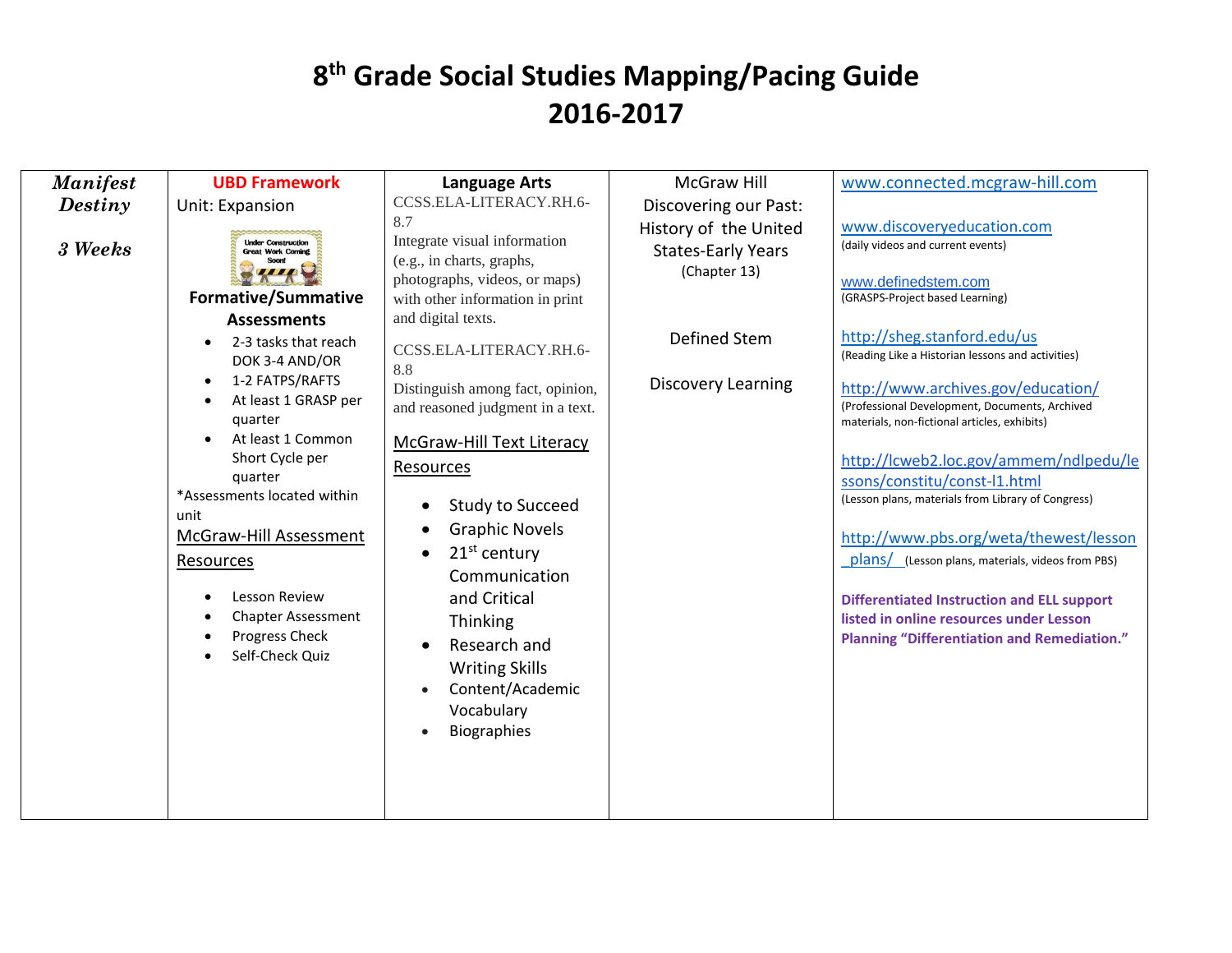| Topics &                      | History:                                                                                                                                                                                        |
|-------------------------------|-------------------------------------------------------------------------------------------------------------------------------------------------------------------------------------------------|
| <b>Standards</b><br>Civil War | 1. Primary and secondary sources are used to examine events from multiple perspectives and to present and<br>defend a position.                                                                 |
| Quarter 4                     | 11. Disputes over the nature of federalism, complicated by economic developments in the United States,<br>resulted in sectional issues, including slavery, which led to the American Civil War. |
|                               | 12. The Reconstruction period resulted in changes to the U.S. Constitution, an affirmation of federal<br>authority and lingering social and political differences.                              |
|                               | Geography:                                                                                                                                                                                      |
|                               | 13. Modern and historical maps and other geographic tools are used to analyze how historic events are shaped<br>by geography.                                                                   |
|                               | 14. The availability of natural resources contributed to the geographic and economic expansion of the United<br>States, sometimes resulting in unintended environmental consequences.           |
|                               | 15. The movement of people, products and ideas resulted in new patterns of settlement and land use that<br>influenced the political and economic development of the United States.              |
|                               | 16. Cultural biases, stereotypes and prejudices had social, political and economic consequences for minority<br>groups and the population as a whole.                                           |
|                               |                                                                                                                                                                                                 |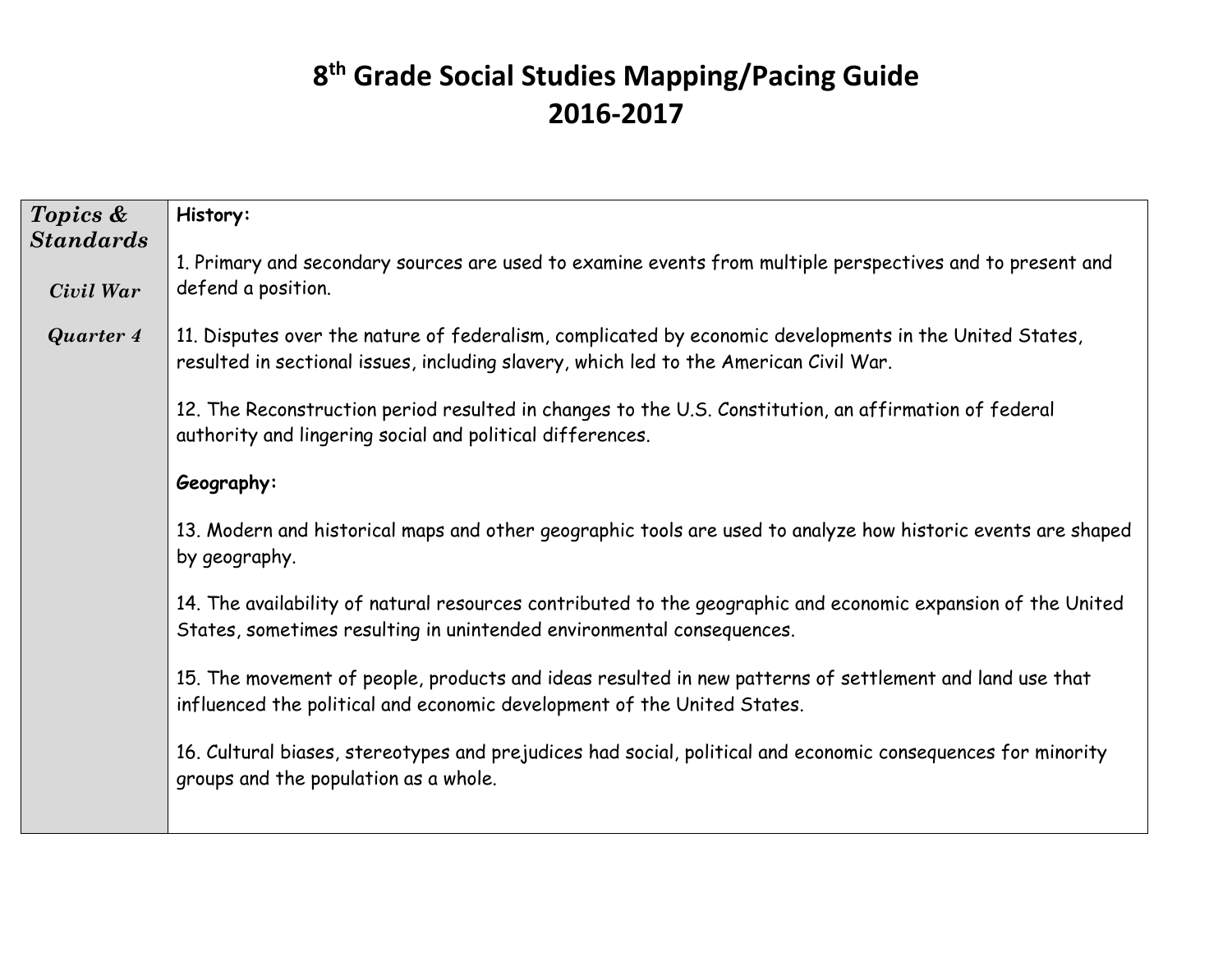#### **Government:**

17. Americans began to develop a common national identity among its diverse regional and cultural populations based on democratic ideals.

18. Participation in social and civic groups can lead to the attainment of individual and public goals.

19. Informed citizens understand how media and communication technology influence public opinion.

#### **Economics:**

22. Choices made by individuals, businesses and governments have both present and future consequences.

24. Governments can impact markets by means of spending, regulations, taxes and trade barriers.

25. The effective management of one's personal finances includes using basic banking services (e.g., savings accounts and checking accounts) and credit.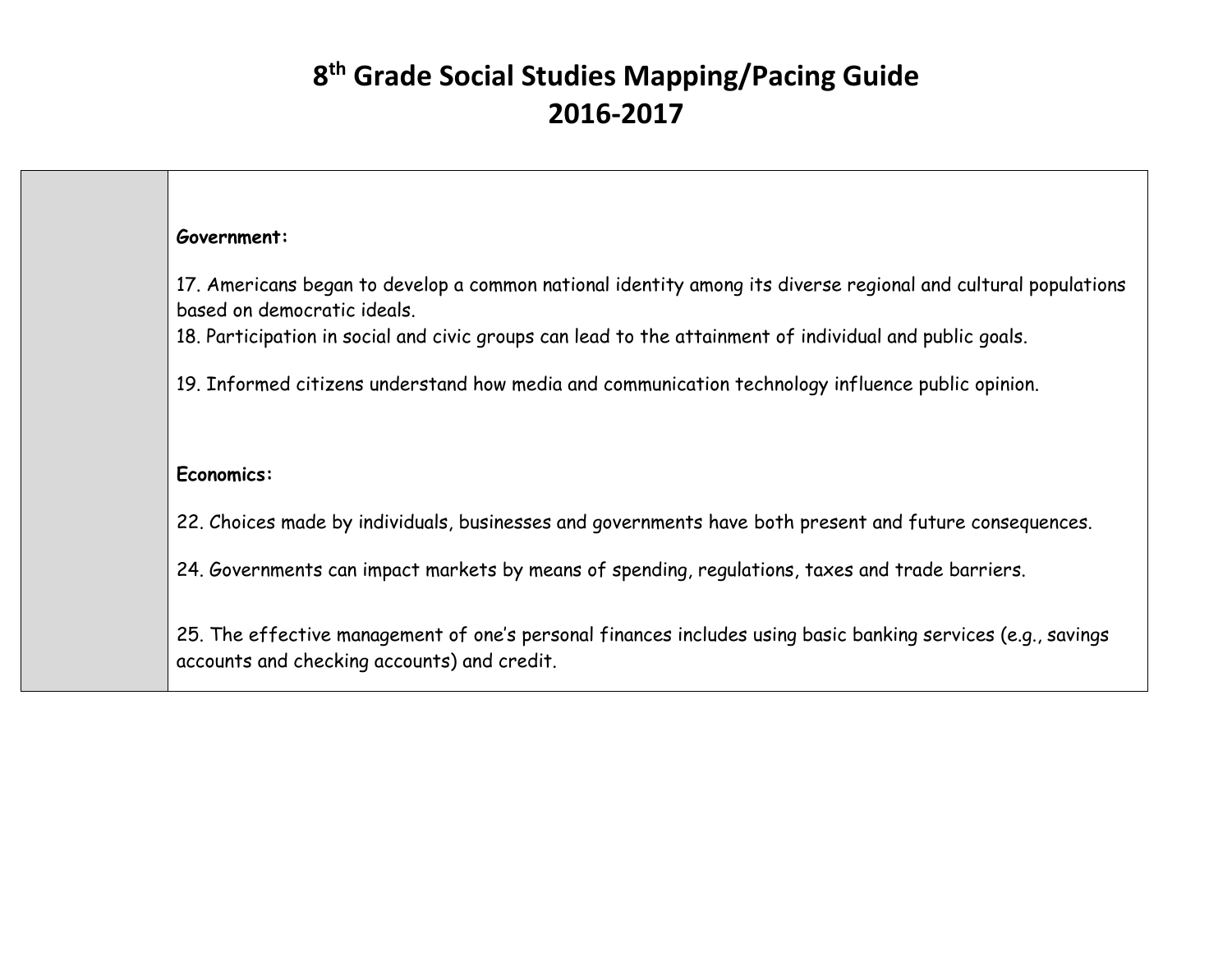| <b>Time Frame</b> | Curriculum Units &                               | <b>Opportunities for</b>                                         | <b>Resources</b>          | <b>Technology</b> and                                                                 |
|-------------------|--------------------------------------------------|------------------------------------------------------------------|---------------------------|---------------------------------------------------------------------------------------|
|                   | <b>Assessment</b>                                | integration                                                      | (Curriculum or            | Differentiated Learning                                                               |
|                   | (Evidence)                                       |                                                                  | <b>Textbook</b> )         |                                                                                       |
| North and         | <b>UBD Framework</b>                             | <b>Language Arts</b>                                             | <b>McGraw Hill</b>        | www.connected.mcgraw-hill.com                                                         |
| <b>South</b>      | Unit:                                            | CCSS.ELA-LITERACY.RH.6-                                          | Discovering our Past:     |                                                                                       |
|                   |                                                  | 8.4<br>Determine the meaning of                                  | History of the United     | www.discoveryeducation.com                                                            |
| 2 Weeks           | <b>Formative/Summative</b><br><b>Assessments</b> | words and phrases as they are                                    | <b>States-Early Years</b> | (daily videos and current events)                                                     |
|                   | 2-3 tasks that reach DOK 3-4                     | used in a text, including                                        | (Chapter 14)              | www.definedstem.com                                                                   |
|                   | AND/OR                                           | vocabulary specific to domains                                   |                           | (GRASPS-Project based Learning)                                                       |
|                   | 1-2 FATPS/RAFTS                                  | related to history/social studies.                               |                           |                                                                                       |
|                   | At least 1 GRASP per quarter                     | CCSS.ELA-LITERACY.RH.6-                                          | <b>Defined Stem</b>       | http://sheg.stanford.edu/us<br>(Reading Like a Historian lessons and activities)      |
|                   | At least 1 Common Short<br>Cycle per quarter     | 8.5                                                              |                           |                                                                                       |
|                   | *Assessments located within unit                 | Describe how a text presents<br>information (e.g., sequentially, | <b>Discovery Learning</b> | http://www.archives.gov/education/<br>(Professional Development, Documents, Archived  |
|                   | McGraw-Hill Assessment                           | comparatively, causally).                                        |                           | materials, non-fictional articles, exhibits)                                          |
|                   | Resources                                        |                                                                  |                           |                                                                                       |
|                   |                                                  | <b>McGraw-Hill Text Literacy</b>                                 |                           | http://lcweb2.loc.gov/ammem/ndlpedu                                                   |
|                   | Lesson Review                                    | Resources                                                        |                           | /lessons/constitu/const-l1.html<br>(Lesson plans, materials from Library of Congress) |
|                   | <b>Chapter Assessment</b><br>Progress Check      | <b>Study to Succeed</b>                                          |                           |                                                                                       |
|                   | Self-Check Quiz                                  | <b>Graphic Novels</b>                                            |                           | http://www.pbs.org/weta/thewest/less                                                  |
|                   |                                                  | 21 <sup>st</sup> century<br>$\bullet$                            |                           | <b>on</b> plans/ (Lesson plans, materials, videos from                                |
|                   |                                                  | Communication                                                    |                           | PBS)                                                                                  |
|                   |                                                  | and Critical                                                     |                           | <b>Differentiated Instruction and ELL support</b>                                     |
|                   |                                                  | Thinking                                                         |                           | listed in online resources under Lesson                                               |
|                   |                                                  | Research and                                                     |                           | <b>Planning "Differentiation and</b>                                                  |
|                   |                                                  | <b>Writing Skills</b>                                            |                           | Remediation."                                                                         |
|                   |                                                  | Content/Academic                                                 |                           |                                                                                       |
|                   |                                                  | Vocabulary                                                       |                           |                                                                                       |
|                   |                                                  | Biographies                                                      |                           |                                                                                       |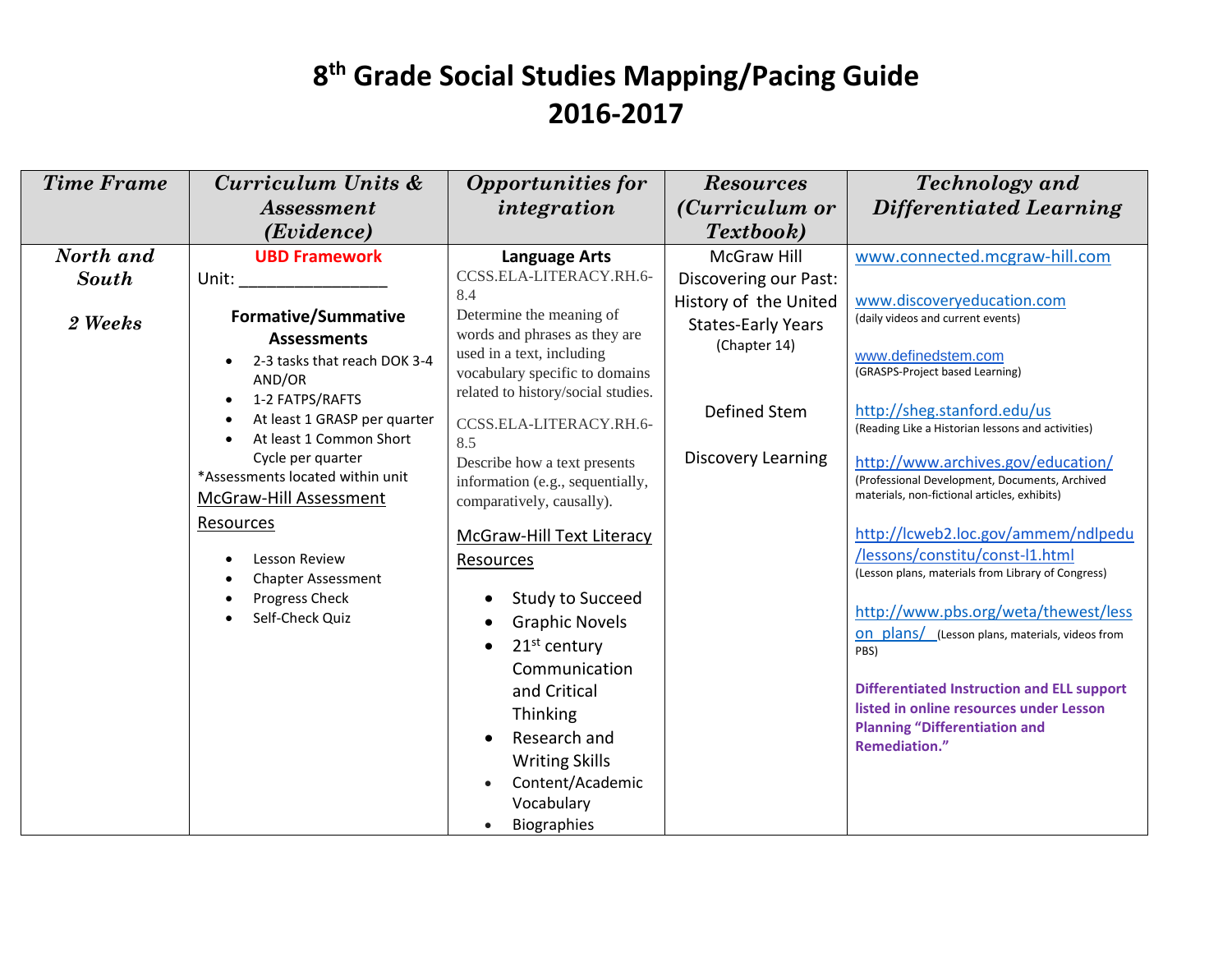| The Spirit of | <b>UBD Framework</b>                                                                                                                                                                                                                                                                                                                                                     | <b>Language Arts</b>                                                                                                                                                                                                                                                                                                                                                                                                                                                                                                                                 | <b>McGraw Hill</b>                                                                                                     | www.connected.mcgraw-hill.com                                                                                                                                                                                                                                                                                                                                                                                                                                                                                                                                                                                                                                                                                                                     |
|---------------|--------------------------------------------------------------------------------------------------------------------------------------------------------------------------------------------------------------------------------------------------------------------------------------------------------------------------------------------------------------------------|------------------------------------------------------------------------------------------------------------------------------------------------------------------------------------------------------------------------------------------------------------------------------------------------------------------------------------------------------------------------------------------------------------------------------------------------------------------------------------------------------------------------------------------------------|------------------------------------------------------------------------------------------------------------------------|---------------------------------------------------------------------------------------------------------------------------------------------------------------------------------------------------------------------------------------------------------------------------------------------------------------------------------------------------------------------------------------------------------------------------------------------------------------------------------------------------------------------------------------------------------------------------------------------------------------------------------------------------------------------------------------------------------------------------------------------------|
| <b>Reform</b> | Unit: and the contract of the contract of the contract of the contract of the contract of the contract of the contract of the contract of the contract of the contract of the contract of the contract of the contract of the                                                                                                                                            | CCSS.ELA-LITERACY.RH.6-                                                                                                                                                                                                                                                                                                                                                                                                                                                                                                                              | Discovering our Past:                                                                                                  |                                                                                                                                                                                                                                                                                                                                                                                                                                                                                                                                                                                                                                                                                                                                                   |
| 2 Weeks       | <b>Formative/Summative</b><br><b>Assessments</b><br>2-3 tasks that reach DOK 3-4<br>AND/OR<br>1-2 FATPS/RAFTS<br>$\bullet$<br>At least 1 GRASP per quarter<br>At least 1 Common Short<br>Cycle per quarter<br>*Assessments located within unit<br>McGraw-Hill Assessment<br>Resources<br>Lesson Review<br><b>Chapter Assessment</b><br>Progress Check<br>Self-Check Quiz | 8.7<br>Integrate visual information<br>(e.g., in charts, graphs,<br>photographs, videos, or maps)<br>with other information in print<br>and digital texts.<br>CCSS.ELA-LITERACY.RH.6-<br>8.8<br>Distinguish among fact,<br>opinion, and reasoned judgment<br>in a text.<br><b>McGraw-Hill Text Literacy</b><br><b>Resources</b><br><b>Study to Succeed</b><br><b>Graphic Novels</b><br>21 <sup>st</sup> century<br>$\bullet$<br>Communication<br>and Critical<br>Thinking<br>Research and<br><b>Writing Skills</b><br>Content/Academic<br>Vocabulary | History of the United<br><b>States-Early Years</b><br>(Chapter 15)<br><b>Defined Stem</b><br><b>Discovery Learning</b> | www.discoveryeducation.com<br>(daily videos and current events)<br>www.definedstem.com<br>(GRASPS-Project based Learning)<br>http://sheg.stanford.edu/us<br>(Reading Like a Historian lessons and activities)<br>http://www.archives.gov/education/<br>(Professional Development, Documents, Archived<br>materials, non-fictional articles, exhibits)<br>http://lcweb2.loc.gov/ammem/ndlpedu<br>/lessons/constitu/const-l1.html<br>(Lesson plans, materials from Library of Congress)<br>http://www.pbs.org/weta/thewest/less<br>ON plans/ (Lesson plans, materials, videos from<br>PBS)<br><b>Differentiated Instruction and ELL support</b><br>listed in online resources under Lesson<br><b>Planning "Differentiation and</b><br>Remediation." |
|               |                                                                                                                                                                                                                                                                                                                                                                          | Biographies                                                                                                                                                                                                                                                                                                                                                                                                                                                                                                                                          |                                                                                                                        |                                                                                                                                                                                                                                                                                                                                                                                                                                                                                                                                                                                                                                                                                                                                                   |
| The Civil War | <b>UBD Framework</b>                                                                                                                                                                                                                                                                                                                                                     | <b>Language Arts</b>                                                                                                                                                                                                                                                                                                                                                                                                                                                                                                                                 | <b>McGraw Hill</b>                                                                                                     | www.connected.mcgraw-hill.com                                                                                                                                                                                                                                                                                                                                                                                                                                                                                                                                                                                                                                                                                                                     |
| 3 Weeks       |                                                                                                                                                                                                                                                                                                                                                                          | CCSS.ELA-LITERACY.RH.6-<br>8.1                                                                                                                                                                                                                                                                                                                                                                                                                                                                                                                       |                                                                                                                        | www.discoveryeducation.com                                                                                                                                                                                                                                                                                                                                                                                                                                                                                                                                                                                                                                                                                                                        |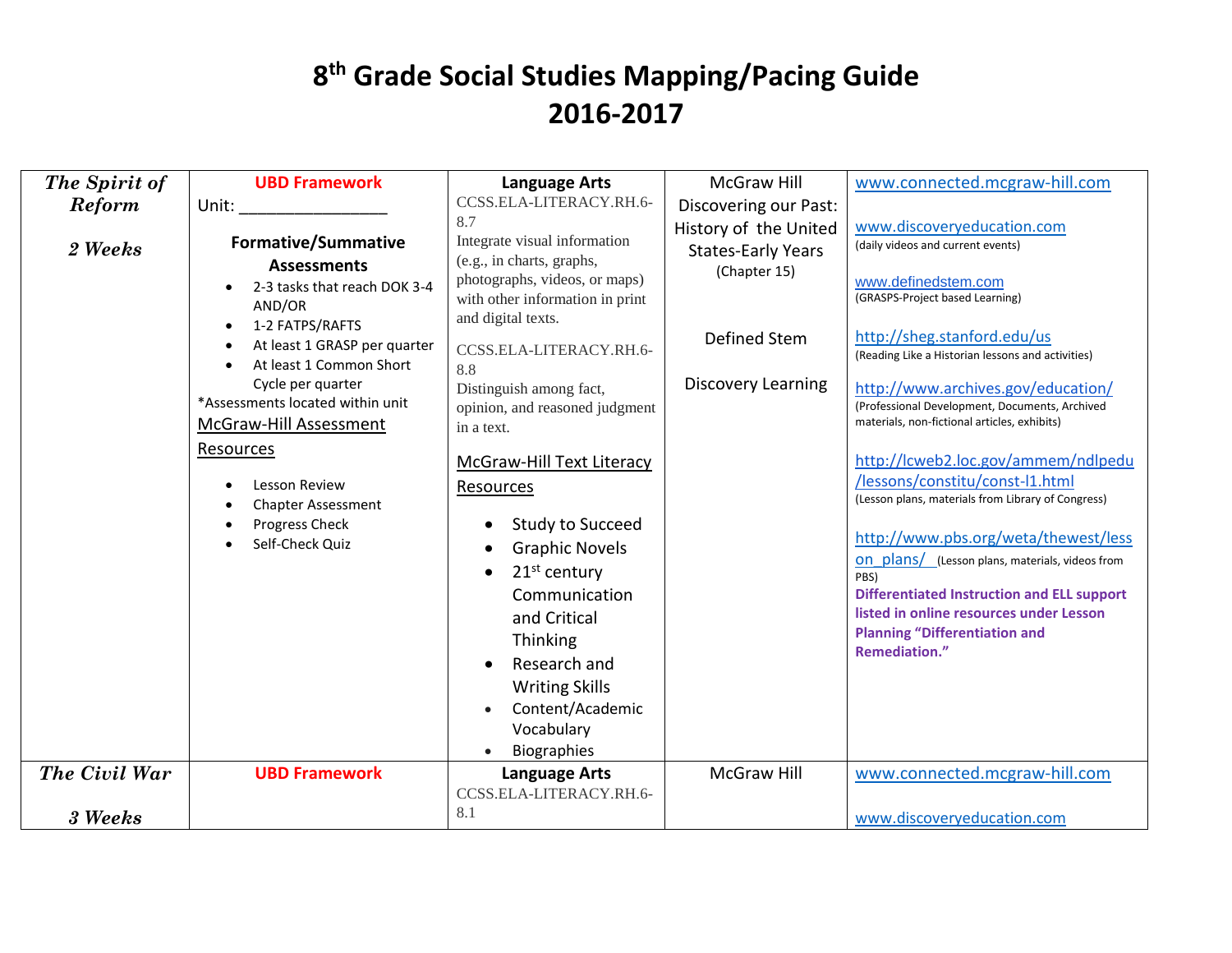|                | Unit: Civil War and<br>Reconstruction<br><b>Under Construction</b><br><b>Great Work Coming</b><br><b>Formative/Summative</b><br><b>Assessments</b><br>2-3 tasks that reach DOK 3-4<br>AND/OR<br>1-2 FATPS/RAFTS<br>$\bullet$<br>At least 1 GRASP per quarter<br>At least 1 Common Short | Cite specific textual evidence to<br>support analysis of primary and<br>secondary sources.<br>CCSS.ELA-LITERACY.RH.6-<br>8.2<br>Determine the central ideas or<br>information of a primary or<br>secondary source; provide an<br>accurate summary of the source<br>distinct from prior knowledge<br>or opinions. | <b>Discovering our Past:</b><br>History of the United<br><b>States-Early Years</b><br>(Chapter 16-17)<br><b>Defined Stem</b><br><b>Discovery Learning</b> | (daily videos and current events)<br>www.definedstem.com<br>(GRASPS-Project based Learning)<br>http://sheg.stanford.edu/us<br>(Reading Like a Historian lessons and activities)<br><b>Differentiated Instruction and ELL support</b><br>listed in online resources under Lesson<br><b>Planning "Differentiation and</b><br>Remediation." |
|----------------|-----------------------------------------------------------------------------------------------------------------------------------------------------------------------------------------------------------------------------------------------------------------------------------------|------------------------------------------------------------------------------------------------------------------------------------------------------------------------------------------------------------------------------------------------------------------------------------------------------------------|-----------------------------------------------------------------------------------------------------------------------------------------------------------|------------------------------------------------------------------------------------------------------------------------------------------------------------------------------------------------------------------------------------------------------------------------------------------------------------------------------------------|
|                | Cycle per quarter<br>*Assessments located within unit<br><b>McGraw-Hill Assessment</b><br>Resources<br>Lesson Review<br><b>Chapter Assessment</b><br>Progress Check<br>Self-Check Quiz                                                                                                  | McGraw-Hill Text Literacy<br>Resources<br><b>Study to Succeed</b><br><b>Graphic Novels</b><br>21 <sup>st</sup> century<br>$\bullet$<br>Communication<br>and Critical<br>Thinking<br>Research and<br><b>Writing Skills</b><br>Content/Academic<br>Vocabulary<br><b>Biographies</b>                                |                                                                                                                                                           |                                                                                                                                                                                                                                                                                                                                          |
| <b>The</b>     | <b>UBD Framework</b>                                                                                                                                                                                                                                                                    | <b>Language Arts</b>                                                                                                                                                                                                                                                                                             | McGraw Hill                                                                                                                                               | www.connected.mcgraw-hill.com                                                                                                                                                                                                                                                                                                            |
| Reconstruction | Unit: Civil War and                                                                                                                                                                                                                                                                     | CCSS.ELA-LITERACY.RH.6-                                                                                                                                                                                                                                                                                          | Discovering our Past:                                                                                                                                     |                                                                                                                                                                                                                                                                                                                                          |
| Era            | Reconstruction                                                                                                                                                                                                                                                                          | 8.7                                                                                                                                                                                                                                                                                                              | History of the United                                                                                                                                     | www.discoveryeducation.com<br>(daily videos and current events)                                                                                                                                                                                                                                                                          |
| 2 Weeks        |                                                                                                                                                                                                                                                                                         | Integrate visual information<br>(e.g., in charts, graphs,                                                                                                                                                                                                                                                        | <b>States-Early Years</b><br>(Chapter 18)                                                                                                                 | www.definedstem.com                                                                                                                                                                                                                                                                                                                      |